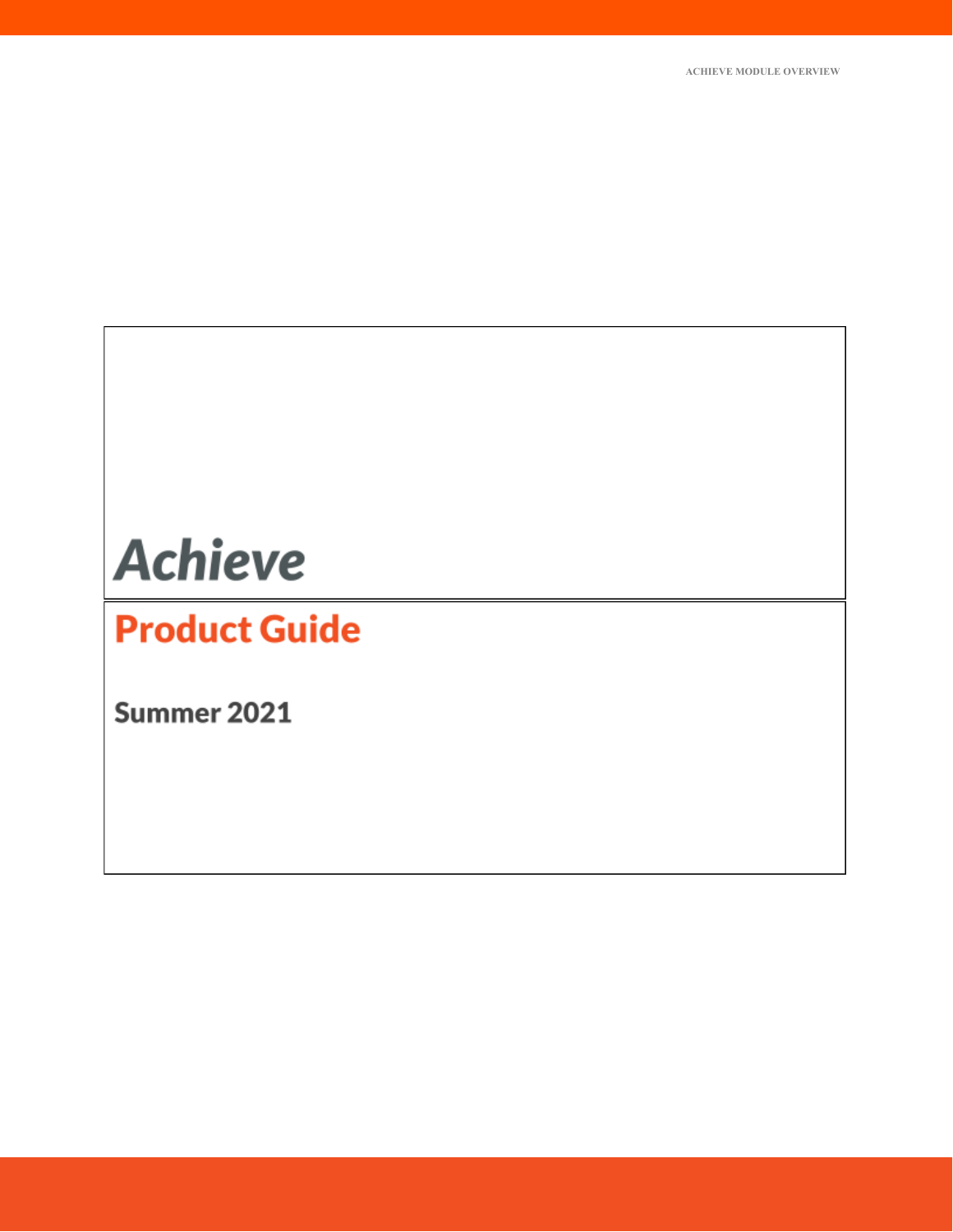# **Who is EVERFI?**

EVERFI is an international technology company driving social change through education to address the most challenging issues affecting society. Founded in 2008, EVERFI is fueled by its Software-as-a-Service (SaaS) community engagement platform and has reached more than 41 million learners globally. In 2020, the company was recognized as one of the World's Most Innovative Companies by Fast Company and was featured on Fortune Magazine's Impact 20 list.

# **What is EVERFI AchieveTM?**

EVERFI Achieve is an interactive, mobile-first financial education solution that allows your institution to deliver personalized financial education to your consumers wherever they are.

# **High Level Course Facts**

- Over 50 digital education sequences, ranging from 5-10 minutes in length
- Mobile-first design, allowing for greater reach and flexibility
- Calculators and interaction opportunities integrated throughout the learning experience
- Designed and developed in accordance with WCAG 2.1 Level AA and Section 508 standards for accessibility.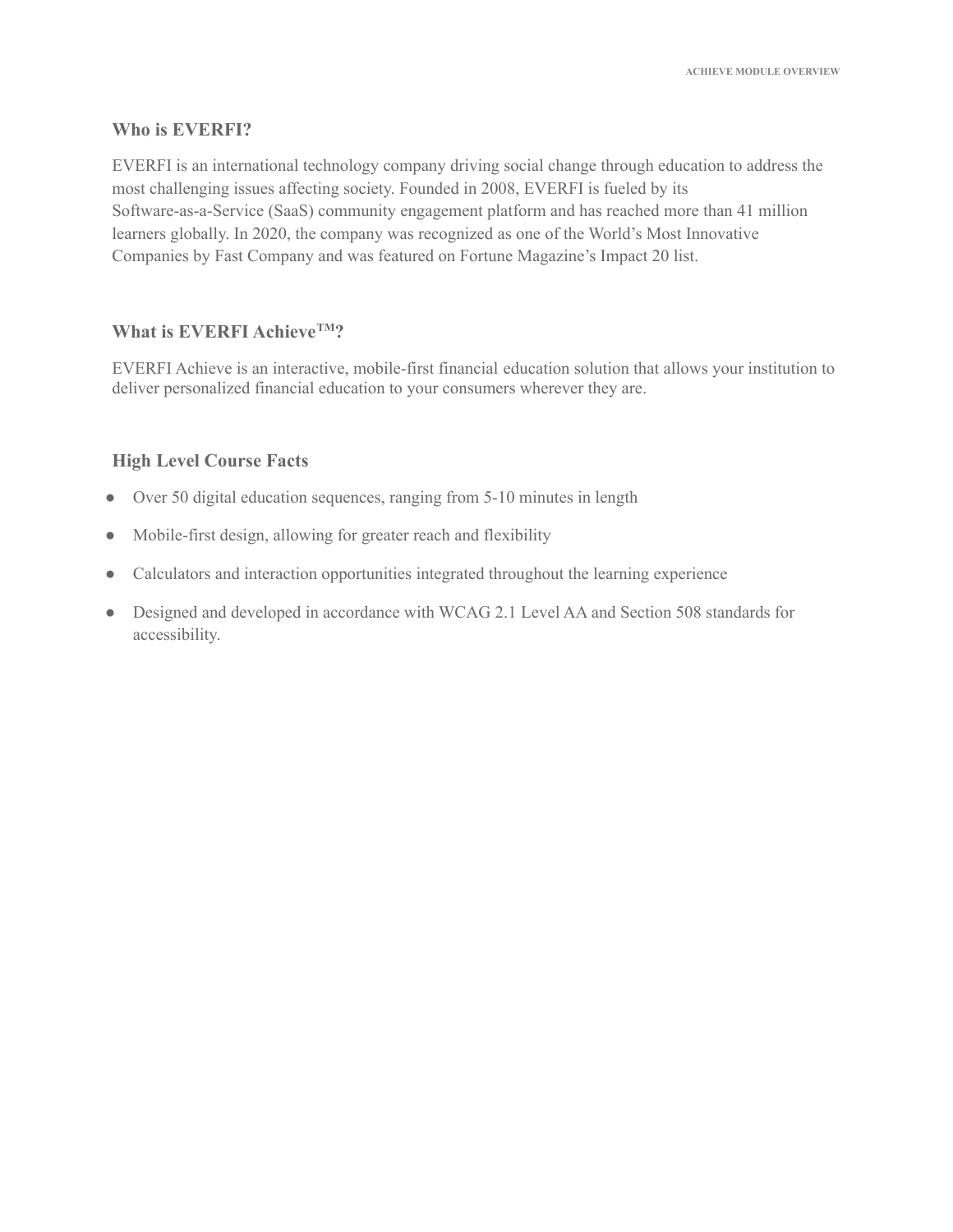# **401(k) Plans (Digital Module)**

#### **Duration:** 5-7 minutes

**Overview:** Your 401(k) is a voluntary retirement tool that can offer tax benefits while helping you save for future income. Learn how to maximize your plan and investments for the future.

#### **Learning Objectives:**

- 1. Understand the process of funding a 401K plan, limits, and tax-savings.
- 2. Calculate and determine savings.
- 3. Determine how a 401K plan is aligned with personal savings and investing goals.

# **5 Things You Can Do When Your Retirement Savings Just Isn't Enough (Article)**

#### **Duration:** 10 minutes

• Explore ways to supplement your retirement savings.

# **529 Plans (Digital Module)**

#### **Duration:** 5-7 minutes

**Overview:** Learn about the process, benefits, risks, and tax implications of using a 529 plan to save for college.

#### **Learning Objectives:**

- 1. Describe the purpose of 529 plans.
- 2. Compare the benefits and risks associated with the two types of 529 plans.
- 3. Determine whether a 529 plan will help them meet their education savings goals.
- 4. Take steps to open a 529 plan.

# **Annuities (Digital Module)**

**Duration:** 5-7 minutes

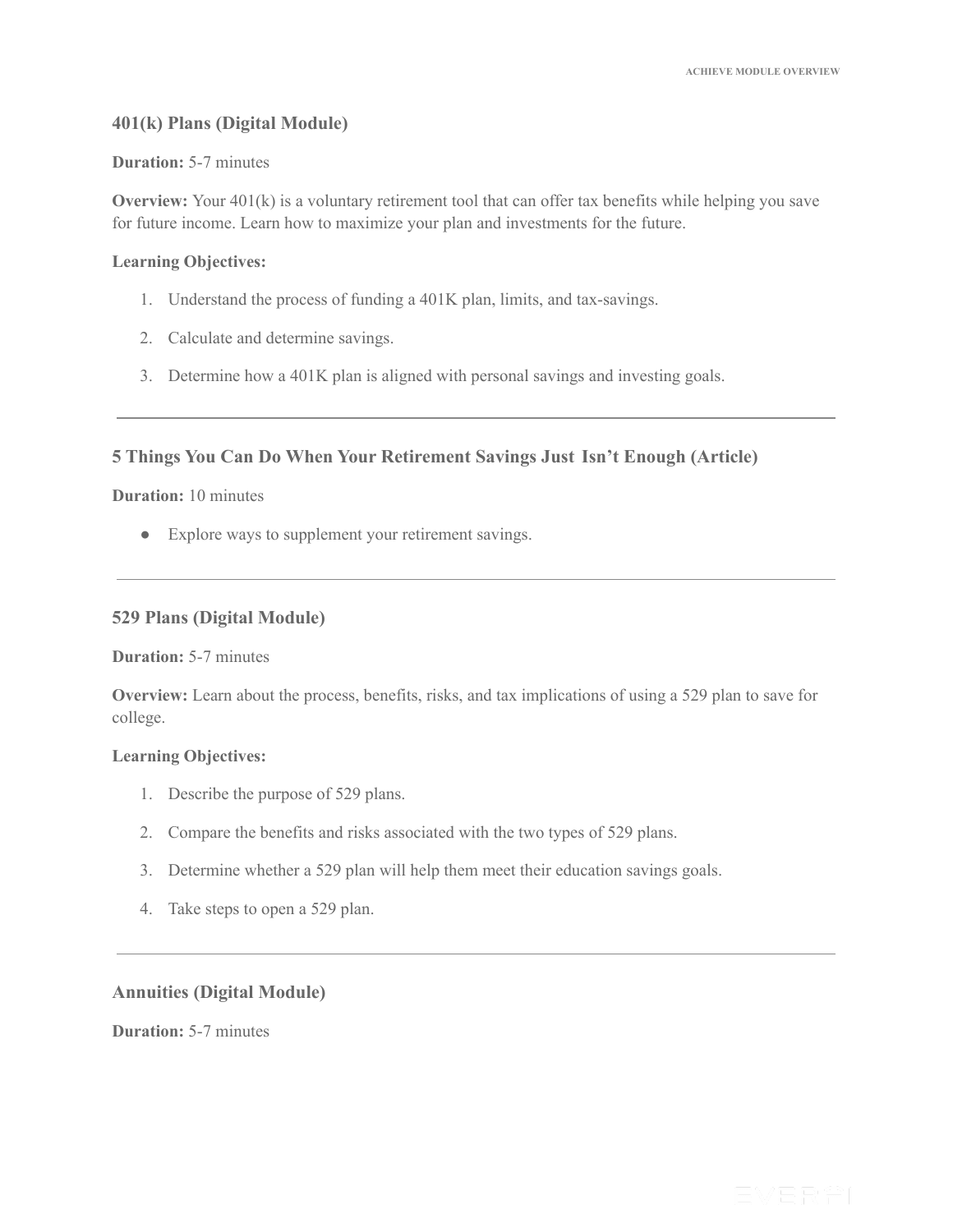**Overview:** Learn how annuities can be a financial tool for those looking for immediate payouts or as a viable option to reach your retirement savings goal.

# **Learning Objectives:**

- 1. Understand what an annuity is and its role in retirement planning.
- 2. Calculate and determine personal retirement savings goals.
- 3. Understand the benefits and role of annuities in retirement planning.
- 4. Determine which annuity investment option is better aligned with personal retirement savings goals.
- 5. Understand the process of opening and purchasing an employer-sponsored and a personal annuity.
- 6. Develop best practices to maintain annuities during the accumulation and distribution phase; including, change in employment and appointing beneficiaries

# **Becoming a Financial Caregiver (Digital Module)**

#### **Duration:** 5-7 minutes

**Overview:** Learn more about becoming a financial caregiver.

#### **Learning Objectives:**

- 1. Recognize expectations, procedures, and documents in becoming a caregiver.
- 2. Identify resources and support for caregivers.
- 3. Describe the steps needed to become a financial caregiver.
- 4. Understand the decisions and legal obligations made by caregivers.

# **Benefits of a Credit Union (Digital Module)**

#### **Duration:** 5-7 minutes

**Overview:** Credit unions are financial institutions found in many communities. Learn more about the key products, services, and benefits of credit unions.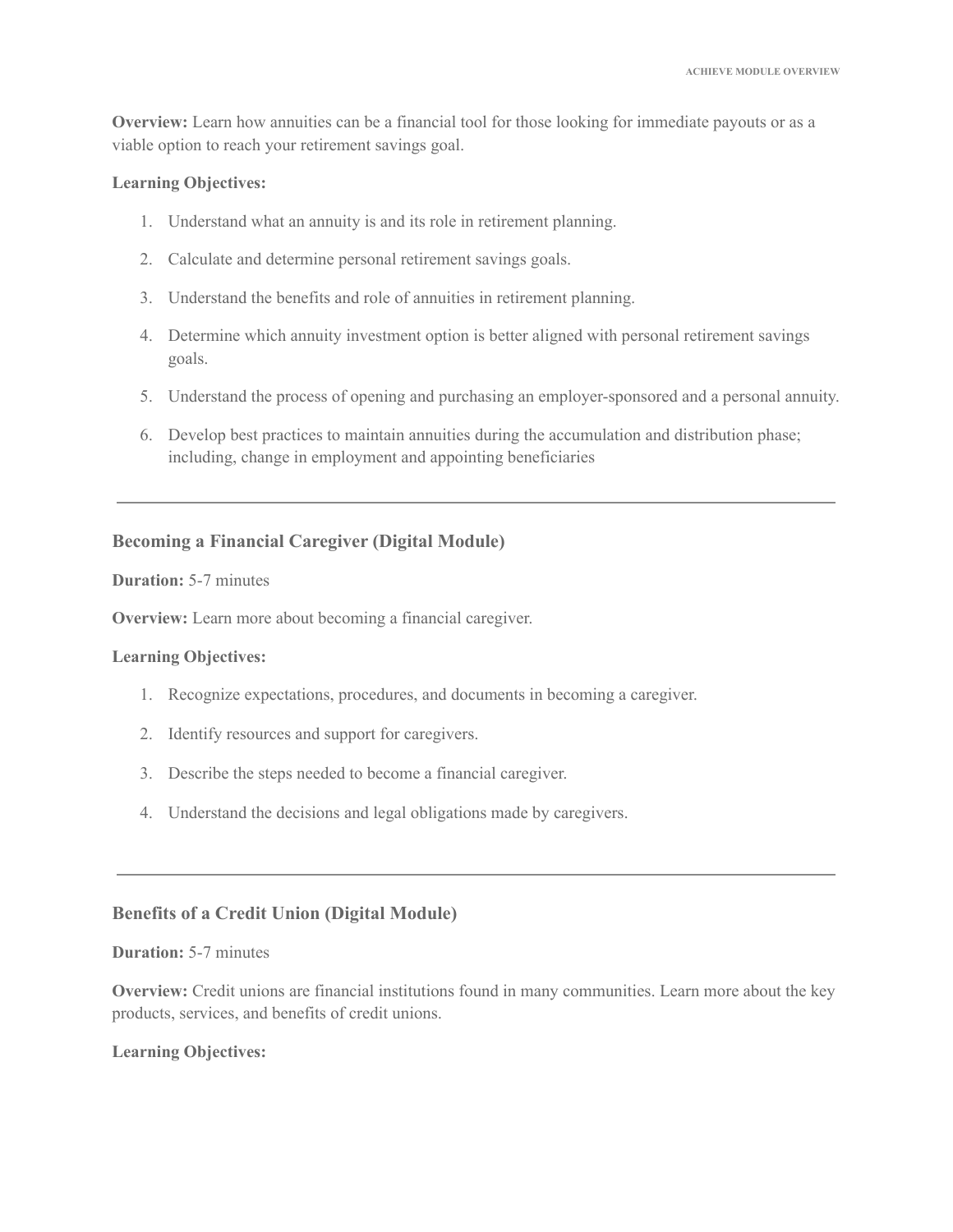- 1. Compare the services and products provided by credit unions and banks.
- 2. Evaluate individual needs and goals for a financial institution.
- 3. Learn skills to find the right credit union.

# **Budgeting During a Crisis (Article)**

#### **Duration:** 10 minutes

● Explore ways you can continue to budget when you are in a financial crisis

# **Budgeting for Families (Digital Module)**

**Duration:** 8-10 minutes

**Overview:** Learn more about how you can create budgeting solutions for you and your family.

#### **Learning Objectives:**

- 1. Identify opportunities in daily life for family financial conversations and teachable moments.
- 2. Explain the importance of goal setting and creating a budget to overall family wellness.
- 3. Create a budget that is inclusive of family issues such as household expenses, debt, and saving for college.

# **Building Emergency Savings (Digital Module)**

#### **Duration:** 5-7 minutes

**Overview:** Learn tips and tools to set money aside for emergency expenses so that you're prepared for the unexpected.

#### **Learning Objectives:**

1. Understand why emergency savings should be an important financial planning consideration.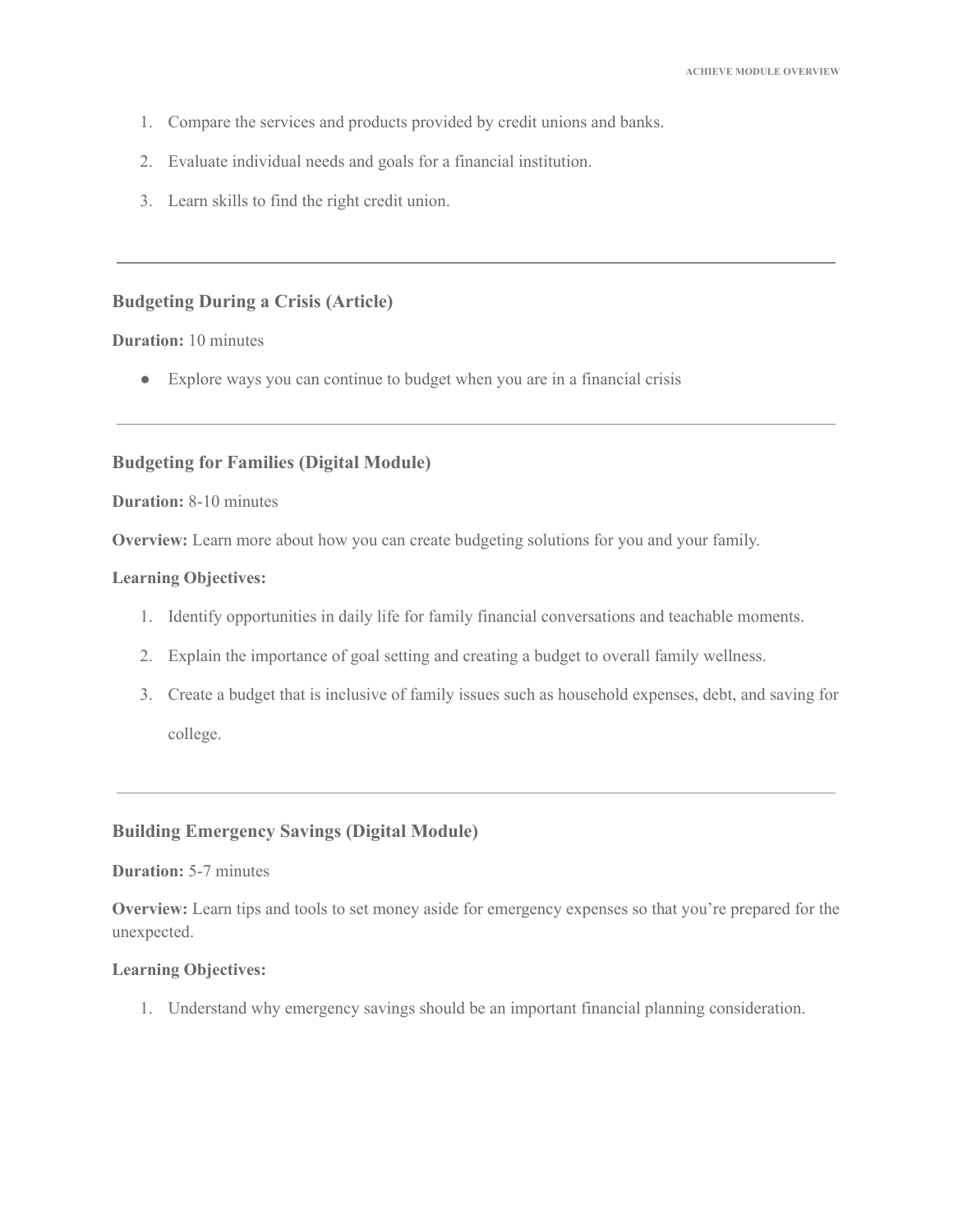- 2. Gain knowledge, frameworks, and confidence to develop and implement an emergency savings strategy.
- 3. More clearly understand what would typically be considered an emergency and what would not.
- 4. Access or engage with client-driven resources for further assistance.

# **Buying a Home (Digital Module)**

# **Duration:** 5-7 minutes

**Overview:** You have decided to purchase a house. Prepare yourself to make the right decision by learning about the process, the people who can assist you, and the associated costs.

# **Learning Objectives:**

- 1. Understand the steps to buying a home.
- 2. Identify resources available to make decisions.
- 3. Apply strategies to find a home that fits a personal budget for both the short- and long-term.

# **Car Loans (Digital Module)**

#### **Duration:** 5-7 minutes

**Overview:** This experience will explore the details of car loans and the steps involved when applying for and choosing your options.

- 1. Describe the steps needed to apply for a car loan.
- 2. Determine a personal budget for buying a car.
- 3. Explain how car loans are calculated.
- 4. Describe the life of a loan and buyer responsibilities associated with making payments.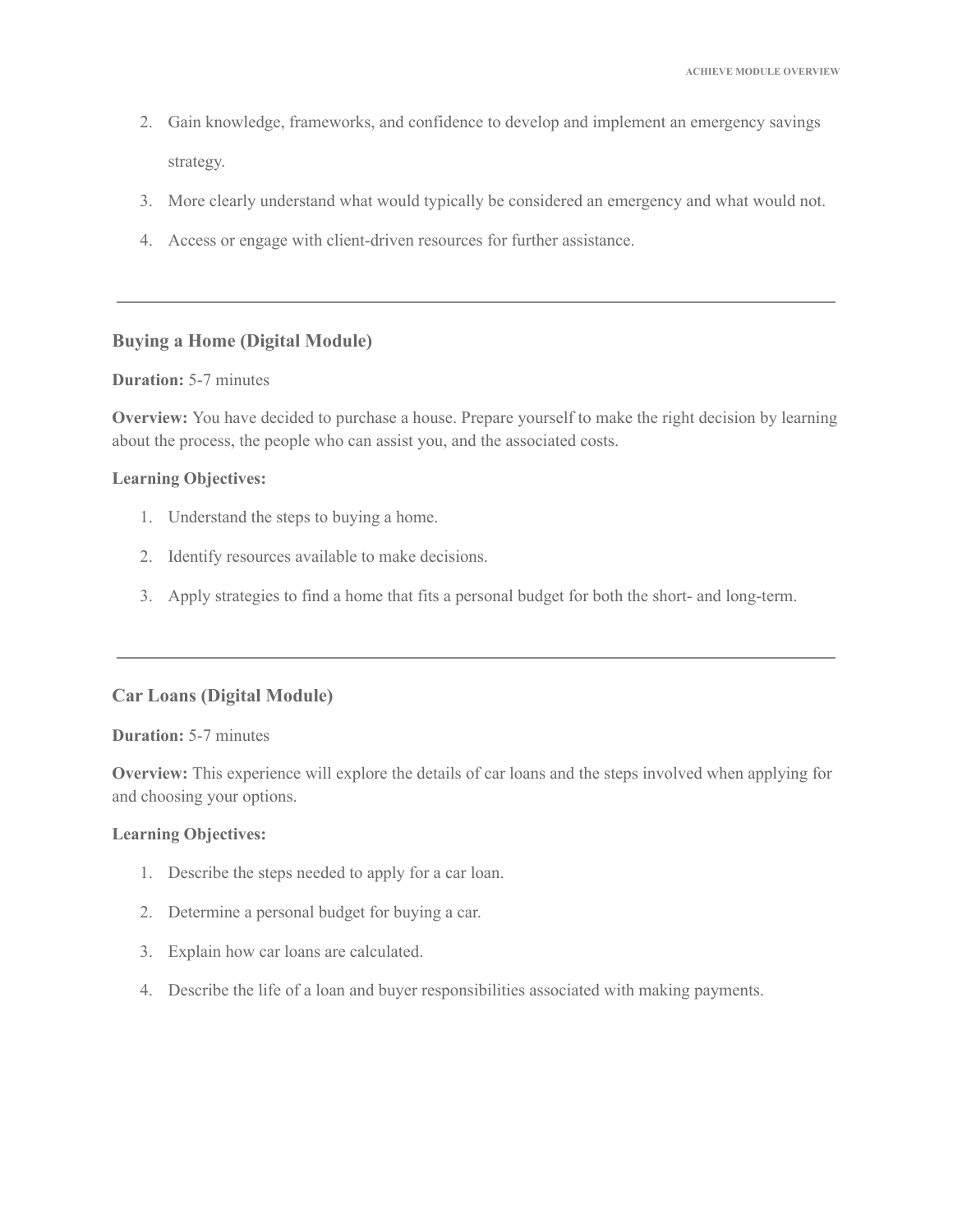# **Certificates of Deposit (CDs) (Digital Module)**

# **Duration:** 5-7 minutes

**Overview:** Learn how to use Certificates of Deposit (CDs) as a low risk investment in reaching your financial goals.

# **Learning Objectives:**

- 1. Understand the process of funding a CD, limits, and tax-savings.
- 2. Calculate and determine savings.
- 3. Determine what CDs are aligned with personal savings goals.

# **Checking Accounts (Digital Module)**

#### **Duration:** 5-7 minutes

**Overview:** Having a checking account can be an effective tool for meeting your financial needs and tracking your budget. You will explore how to choose, open, and use your checking account.

# **Learning Objectives:**

- 1. Understand the purpose of checking accounts compared to other account options.
- 2. Learn the typical fees, account minimums, and features of checking accounts.
- 3. Understand how to open and use a checking account.
- 4. Learn how to keep their checking account secure.

# **Considering Homeownership (Digital Module)**

## **Duration:** 5-7 minutes

**Overview:** Buying a home is a major financial decision. Explore what to consider and begin to calculate costs.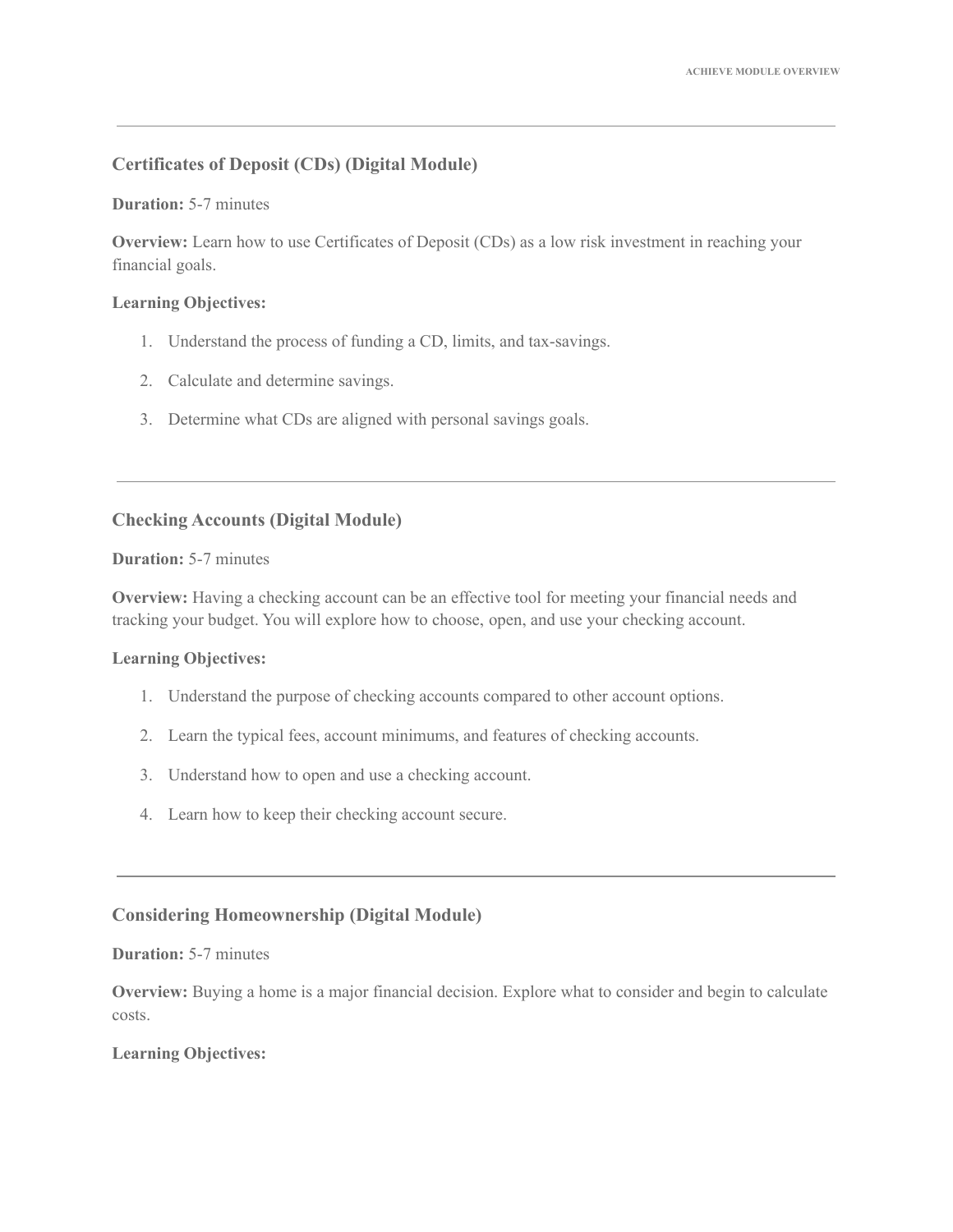- 1. Assess whether they should rent or buy a home now or in the near future.
- 2. Challenge their assumptions about renting vs. buying a home.
- 3. Calculate initial and ongoing homeownership costs.
- 4. Decide on financial preparedness for homeownership.

#### **Creating a Budget (Digital Module)**

# **Duration:** 5-7 minutes

**Overview:** Learn how to implement strategies, tips, and tools to create and stick to your personal budget.

#### **Learning Objectives:**

- 1. Assess whether they should rent or buy a home now or in the near future.
- 2. Challenge their assumptions about renting vs. buying a home.
- 3. Calculate initial and ongoing homeownership costs.
- 4. Decide on financial preparedness for homeownership.

# **Credit Cards (Digital Module)**

#### **Duration:** 5-7 minutes

**Overview:** When comparing credit card offers learn to consider your lifestyle, spending and saving habits, and financial goals.

- 1. Describe how credit cards work and their benefits.
- 2. Choose credit cards that best fit both their financial goals and lifestyle.
- 3. Identify the possible risks associated with misusing credit cards.
- 4. Make optimal spending and payment decisions to reduce fees and speed time to payoff.
- 5. Describe the relationship between credit cards and credit scores.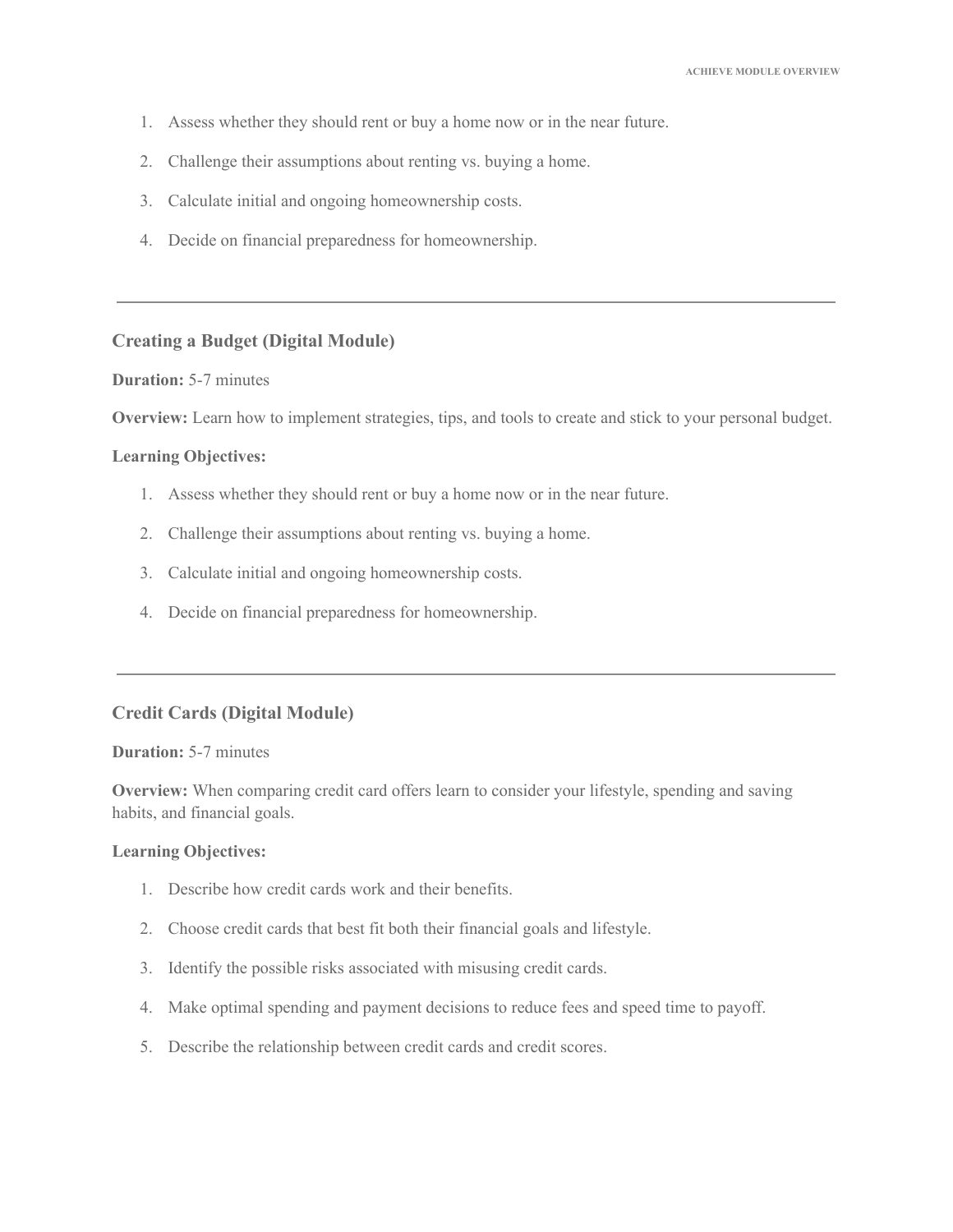# **Credit Scores & Reports (Digital Module)**

# **Duration:** 5-7 minutes

**Overview:** Gain a fundamental understanding about how your credit is measured and how it affects your life.

# **Learning Objectives:**

- 1. Better understand the importance of credit, how to monitor their credit, and how to improve and maintain credit.
- 2. Gain knowledge, frameworks, and confidence to make better-informed credit-related decisions.
- 3. Access or engage with client-driven resources for further assistance.

# **Customer Acquisition and Retention (Digital Module)**

**Duration:** 5-7 minutes

**Overview:** Learn more about how you can acquire and retain new customers for your small business.

#### **Learning Objectives:**

- 1. Understand the existing challenges of both customer acquisition and retention in today's competitive landscape.
- 2. Gain knowledge of what tangible and intangible factors lead to customer trust and repeat purchases.
- 3. Know which digital marketing tactics to use for both acquisition and retention strategies.
- 4. Know how to calculate customer acquisition and retention metrics such as customer lifetime value (CLV).

# **Debt Management (Digital Module)**

**Duration:** 5-7 minutes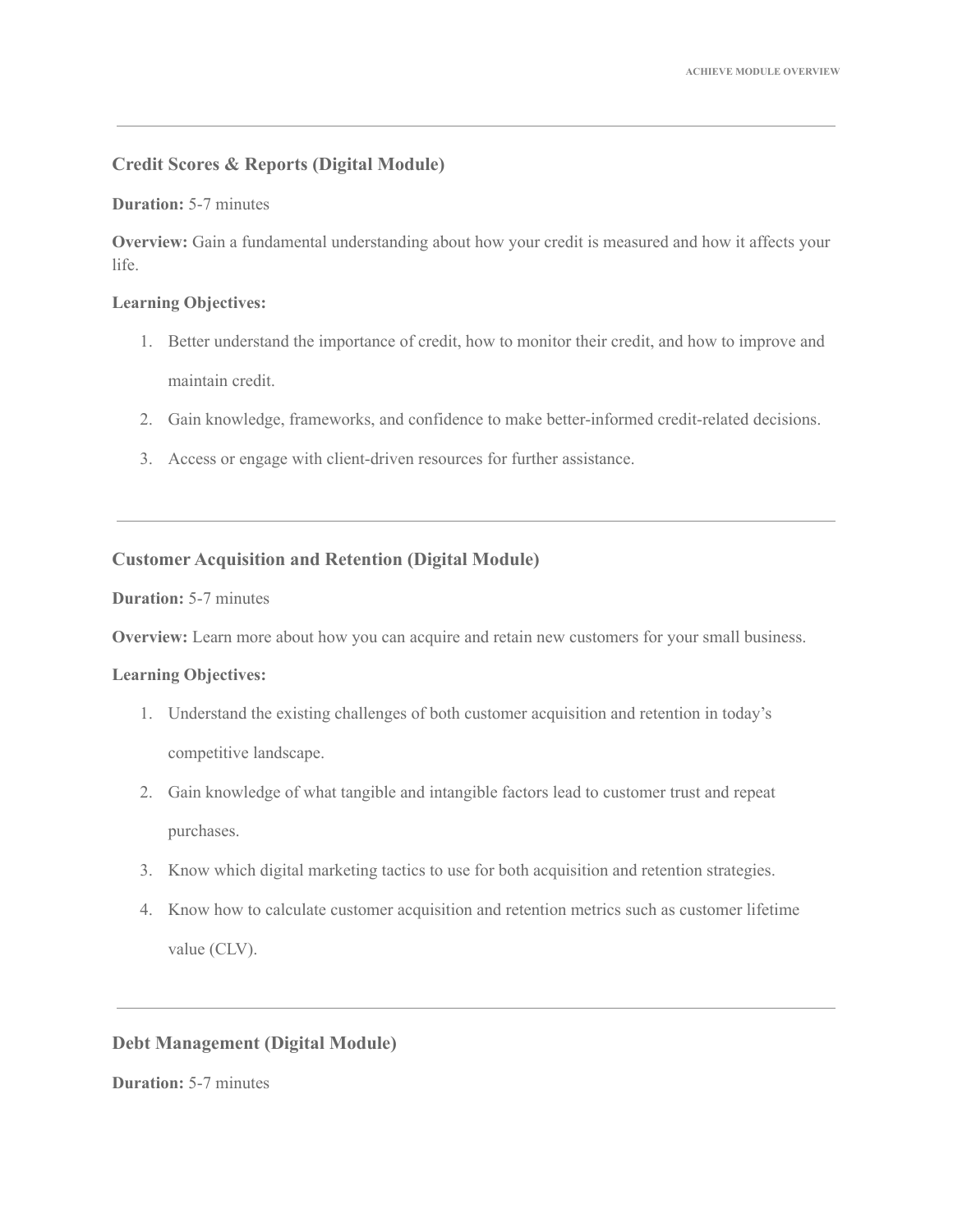**Overview:** Learn how to use tools and implement strategies to help you take control of your finances and manage debt.

#### **Learning Objectives:**

- 1. Identify types of debts.
- 2. Calculate costs of debt including debt-to-income ratio.
- 3. Compare payoff options to pay down debt.
- 4. Build and apply an action plan for paying off and eliminating debt.

# **Developing a Business Plan (Digital Module)**

#### Duration: 5-7 minutes

Overview: Learn about the components of a business plan and how to create one that communicates your business' financial future and health.

Learning Objectives:

- 1. Identify the significance of a business plan.
- 2. List potential audiences of a business plan.
- 3. Define the key parts of a business plan.
- 4. Develop a complete business plan.

# **Estate Planning (Digital Module)**

# **Duration:** 5-7 minutes

**Overview:** Explore the purpose of estate planning and how it may be used to secure your future.

- 1. Understand the process, documents, and best practices for estate planning and communicating wishes.
- 2. Explain important terms to know in the estate planning process.
- 3. Identify the differences between a will and a trust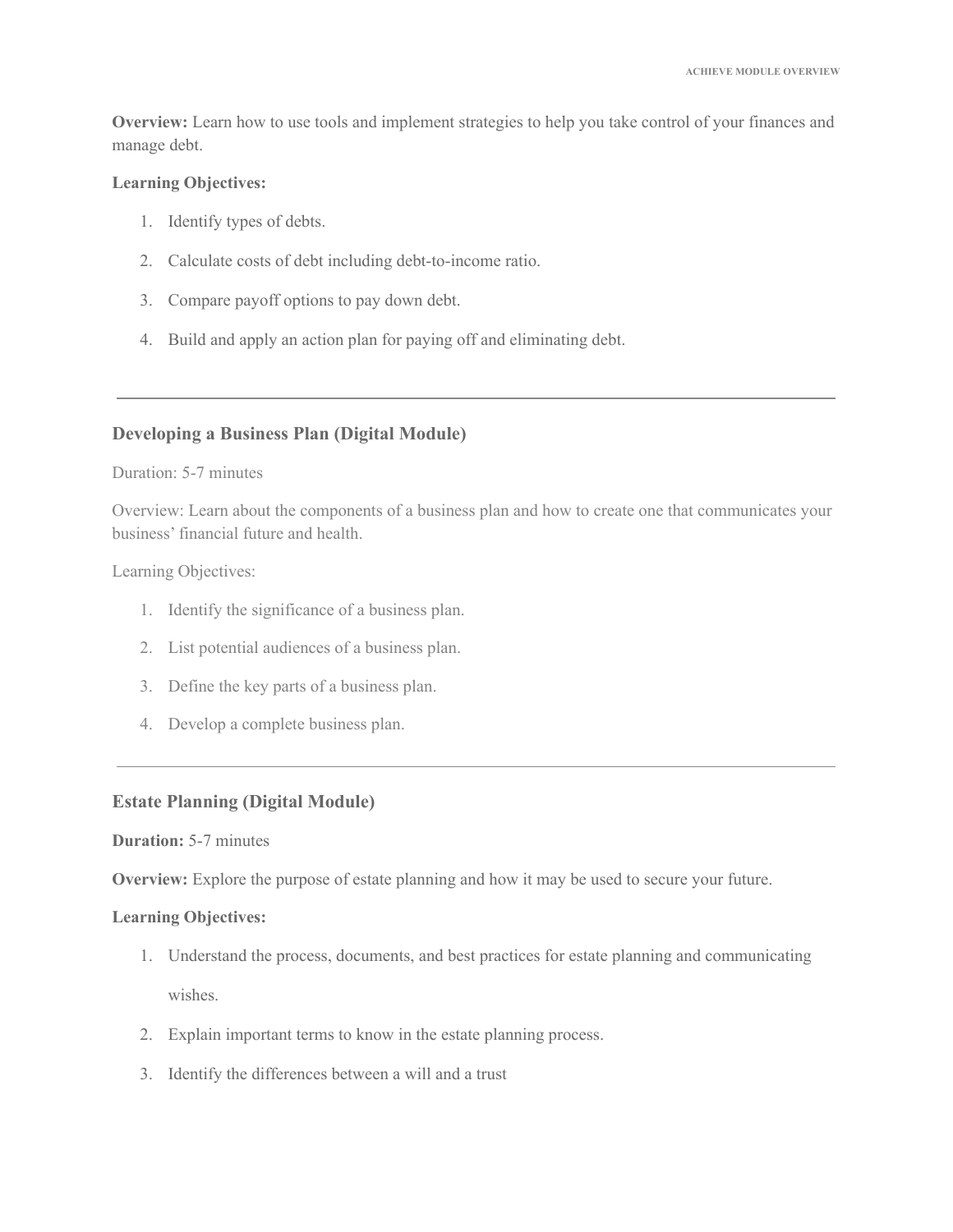- 4. Describe different types of trusts.
- 5. Understand how to contribute to your healthcare choices in case of incapacitation.
- 6. Identify special family considerations during the estate planning process.
- 7. Determine the taxes that may be levied against your estate.

# **Expectations of a Financial Caregiver (Digital Module)**

# **Duration:** 5-7 minutes

**Overview:** Learn about the responsibilities of a financial caregiver.

#### **Learning Objectives:**

- 1. Understand the emotional, physical, and mental traits needed to be a financial caregiver.
- 2. List the short- and long-term duties of a financial caregiver.
- 3. Define filial, contractual, and fiduciary caregiving arrangements.
- 4. Describe financial caregiving "best practices."
- 5. Discuss the needs of self-care for a caregiver.

# **Family Conversations About Money (Digital Module)**

#### **Duration:** 5-7 minutes

**Overview:** Money concerns put a strain on relationships and conversations about money can be stressful, but finances become less stressful when regular conversations occur in a proactive way. Learn what to talk about and some best strategies to get the conversation started.

#### **Learning Objectives:**

1. Discover appropriate conversations about money that can include children, partners,

grandparents, and extended family.

- 2. Apply strategies for positive and productive family conversations about money.
- 3. Develop an action plan in developing positive financial habits based on family conversations.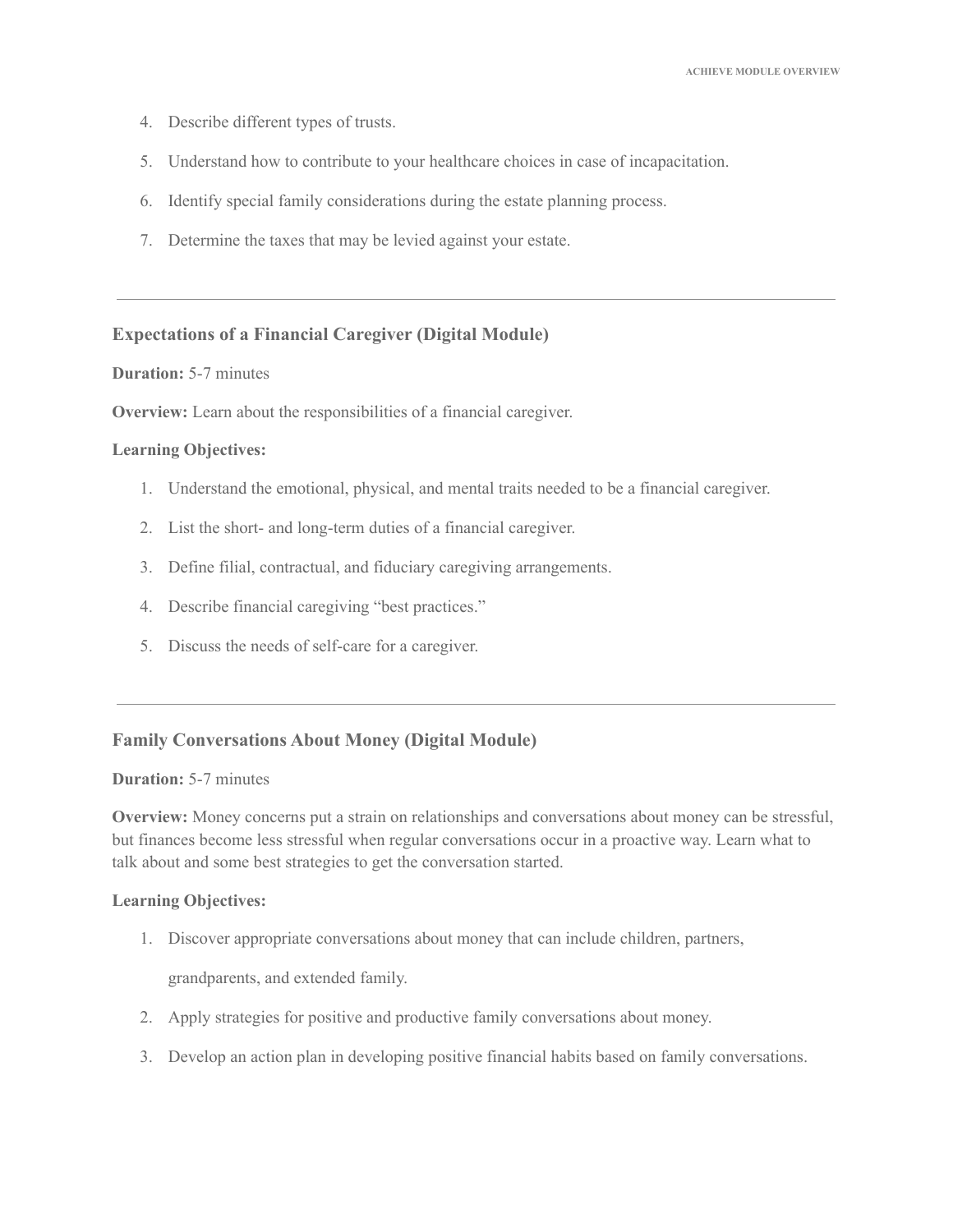# **Financial Decisions for Your Career Path (Digital Module)**

# **Duration:** 5-7 minutes

**Overview:** Career choices can have important financial implications. Learn how to identify the impact of your decisions and maximize your earning potential.

# **Learning Objectives:**

- 1. Define the difference between having a job and investing in a career.
- 2. Identify the financial implications of different career choices.
- 3. Calculate the financial impact of employer sponsored benefits in order to make the best choice of employment.
- 4. Recognize the differences between pre-tax and after-tax benefits and contributions.
- 5. Understand the importance of employer sponsored and individual retirement accounts in

achieving long-term financial plans for retirement.

# **Financial Well-being for Entrepreneurs (Digital Module)**

#### **Duration:** 5-7 minutes

**Overview:** Learn more about the basics of entrepreneurship.

# **Learning Objectives:**

- 1. Explore the basics of entrepreneurship.
- 2. Evaluate their interests in entrepreneurship.
- 3. Appreciate the legal and tax consequences of gig work and entrepreneurship.

# **FIRE Lifestyle (Digital Module)**

**Duration:** 5-7 minutes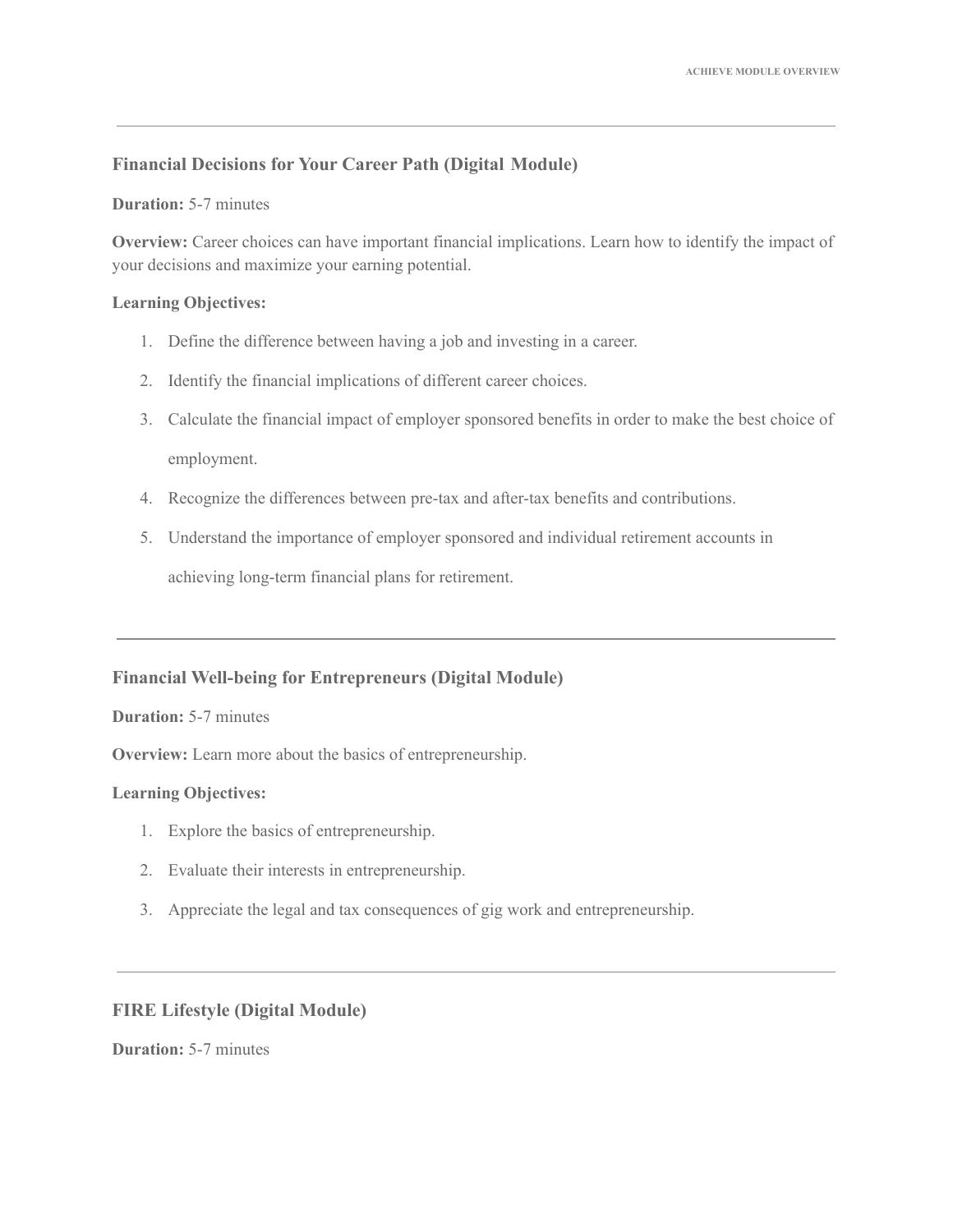**Overview:** Learn how to spend mindfully, save regularly, ask for help, and protect your assets and future to help you get on the path of being financially independent and ready for early retirement.

# **Learning Objectives:**

- 1. Describe the FIRE Lifestyle and how it can lead to financial independence and early retirement.
- 2. Apply strategies that lead to financial independence.
- 3. Calculate what is needed for retirement based on cost-of-living and cost-of-retiring.

# **Healthy Savings Accounts (Digital Module)**

#### **Duration:** 5-7 minutes

**Overview:** Learn about the eligibility requirements, benefits, risks, and uses of health savings accounts.

#### **Learning Objectives:**

- 1. Define common terms associated with Health Savings Accounts.
- 2. Explain the benefits and features to consider when deciding whether to open a Health Savings Accounts.
- 3. Explain how to open and use a Health Savings Account.

# **How Businesses Obtain Credit (Digital Module)**

#### **Duration:** 5-7 minutes

**Overview:** Learn what's needed to obtain credit, so that you're better prepared when you're ready to apply.

- 1. Learn how small businesses build and maintain credit.
- 2. Explore how creditworthiness is measured for small businesses.
- 3. Examine the connection between personal and business credit.
- 4. Identify the documents needed for small business credit applications.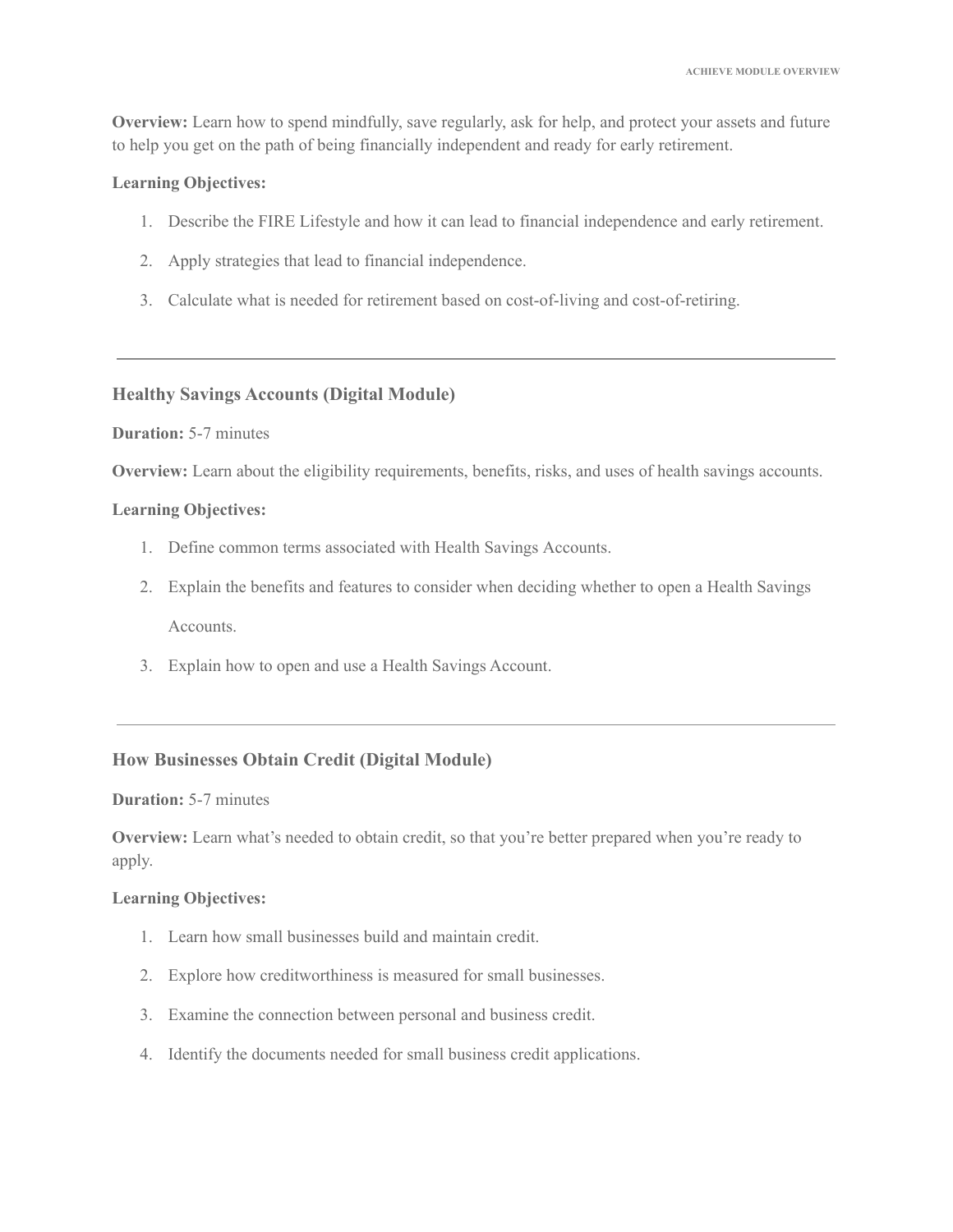# **How Businesses Use Credit (Digital Module)**

**Duration:** 5-7 minutes

**Overview:** Learn about the different types of credit that can support your business operations.

#### **Learning Objectives:**

- 1. Explore why and how small businesses use credit.
- 2. Compare the different forms of credit used by small businesses.

# **Developing a Business Plan (Digital Module)**

# **Duration:** 5-7 minutes

**Overview:** Learn about the components of a business plan and how to create one that communicates your business' financial future and health.

# **Learning Objectives:**

- 1. Identify the significance of a business plan.
- 2. List potential audiences of a business plan.
- 3. Define the key parts of a business plan.
- 4. Develop a complete business plan.

# **How to Save For An Emergency During An Emergency (Article)**

# **Duration:** 10 minutes

● Saving for an emergency is still possible if you're currently budgeting for or in a financial emergency.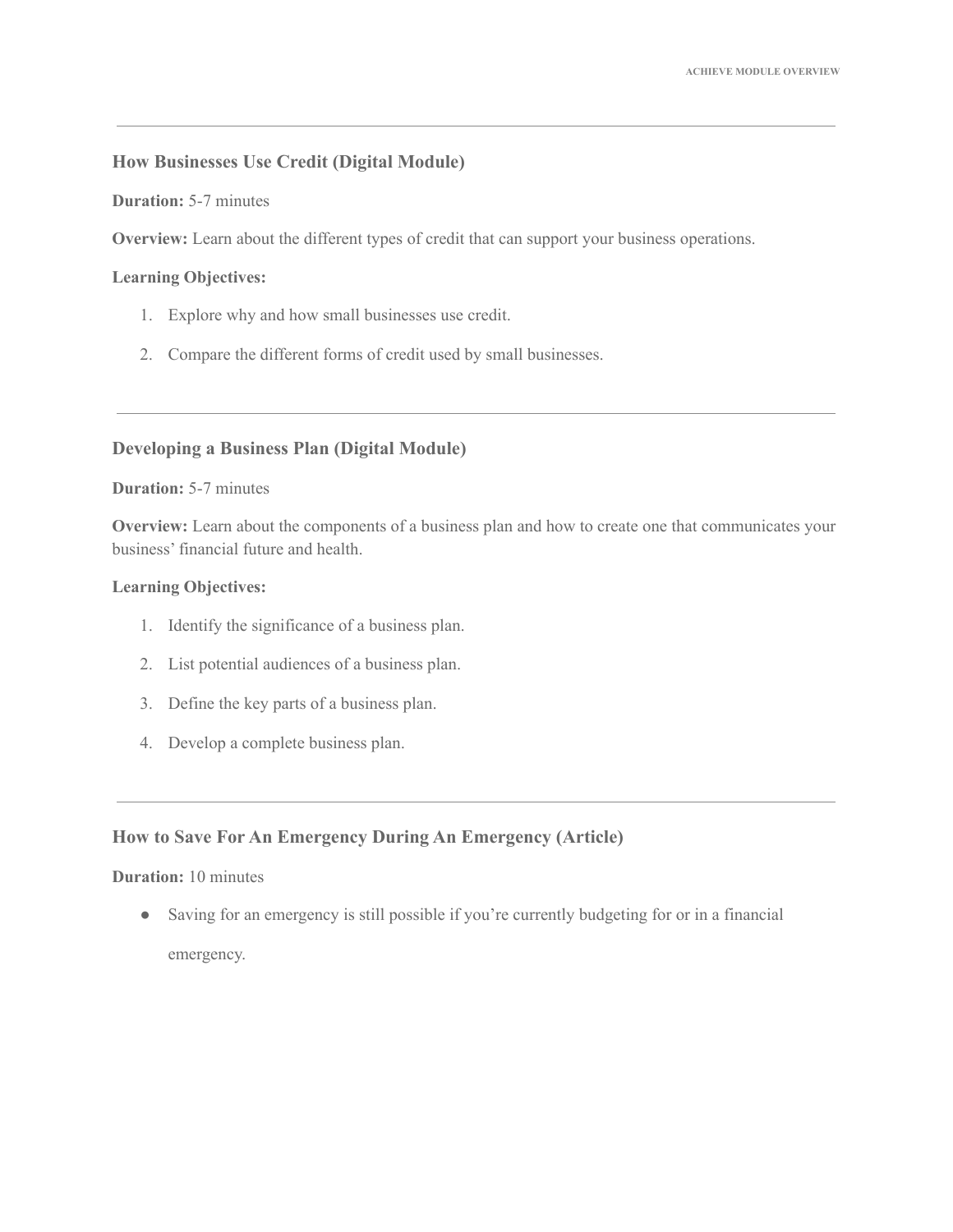# **Identity Protection (Digital Module)**

# **Duration:** 5-7 minutes

**Overview:** Identity theft can cause both financial and emotional stress. Learn how to protect your identity and steps to take if your personal information is stolen.

# **Learning Objectives:**

- 1. Describe how stolen identity occurs and the financial impact to victims.
- 2. Apply strategies to protect identity.
- 3. Recognize signs of identity theft.
- 4. Take steps to report crime and mitigate damage.

# **Individual Retirement Accounts (IRAs) (Digital Module)**

**Duration:** 5-7 minutes

**Overview:** Learn about the features, benefits, and types of IRAs as tools for retirement savings.

#### **Learning Objectives:**

- 1. Describe the purpose and features of Traditional and Roth IRAs.
- 2. Compare Traditional and Roth IRAs.
- 3. Determine whether an IRA would be a useful tool for reaching their retirement savings goals.

# **Investment Property (Digital Module)**

# **Duration:** 5-7 minutes

**Overview:** Learners will calculate the up-front and continuing costs to consider, so that you make the right financial decision for your budget.

#### **Learning Objectives:**

1. Understand the reasons why property investment can be beneficial.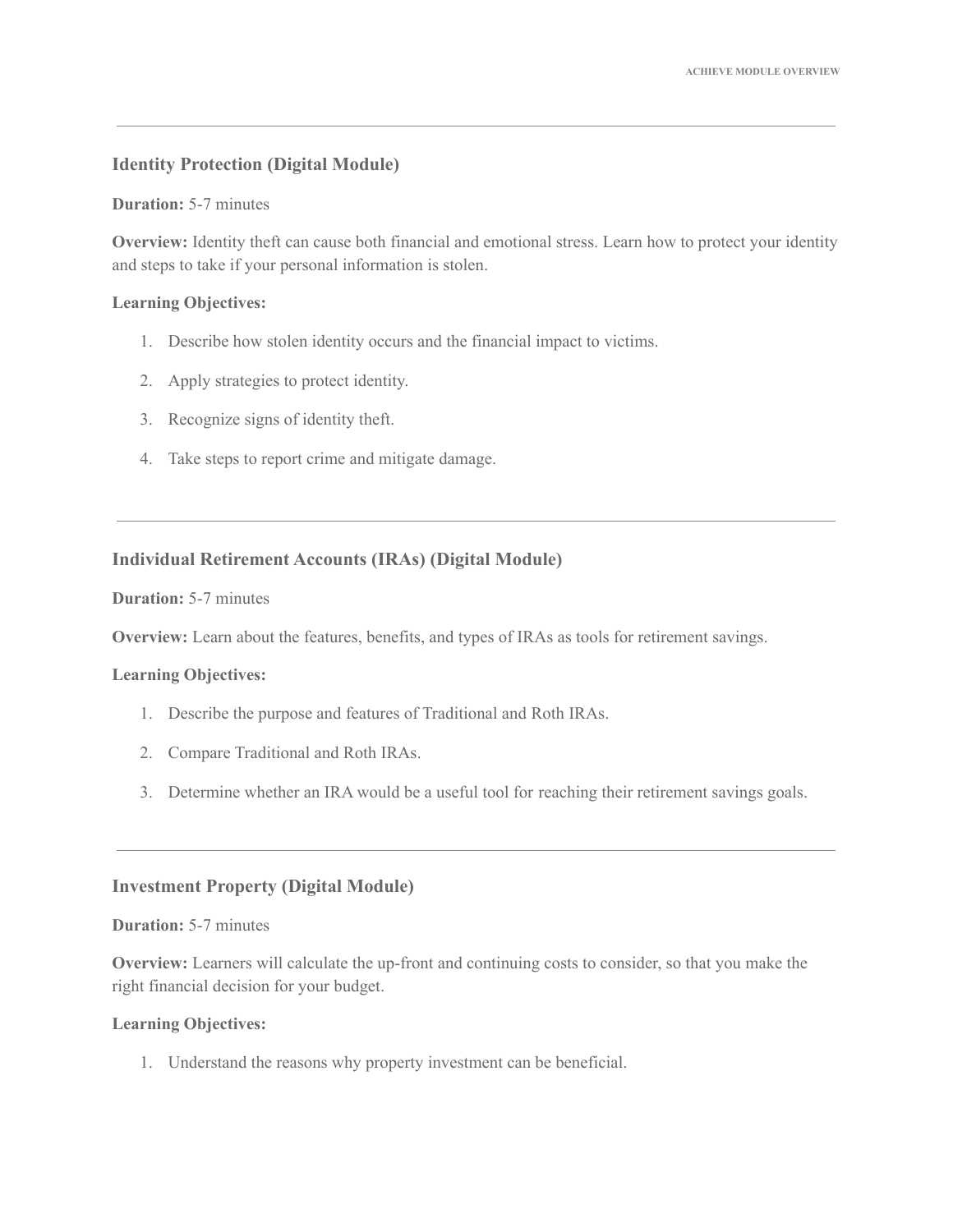- 2. Identify different investment property types.
- 3. Differentiate between short- and long-term investment property time commitments.
- 4. Compare the short- and long-term financial obligations of owning investment property.
- 5. Recognize that investment property will affect your income taxes.

# **Manage Your Loans during Difficult Times (Article)**

# **Duration:** 10 minutes

• Find out ways you can stay on track with your loan payments when you are in a financial crisis.

# **Managing a Growing Team: Employee Recruitment and Retention (Digital Module)**

# **Duration:** 5-7 minutes

**Overview:** Learn more about how you can onboard the right talent and retain your best employees.

#### **Learning Objectives:**

- 1. Identify any current practices and procedures that may be hindering employee recruitment and retention.
- 2. Identify new or updated practices and procedures that fit their business model and can be implemented with relative ease.
- 3. Identify action steps to establishing a robust organizational culture, so they can maintain the management changes they have implemented.

# **Mindful Living (Digital Module)**

# **Duration:** 5-7 minutes

**Overview:** Learn about the fundamentals, benefits, and strategies you can use to practice mindful living.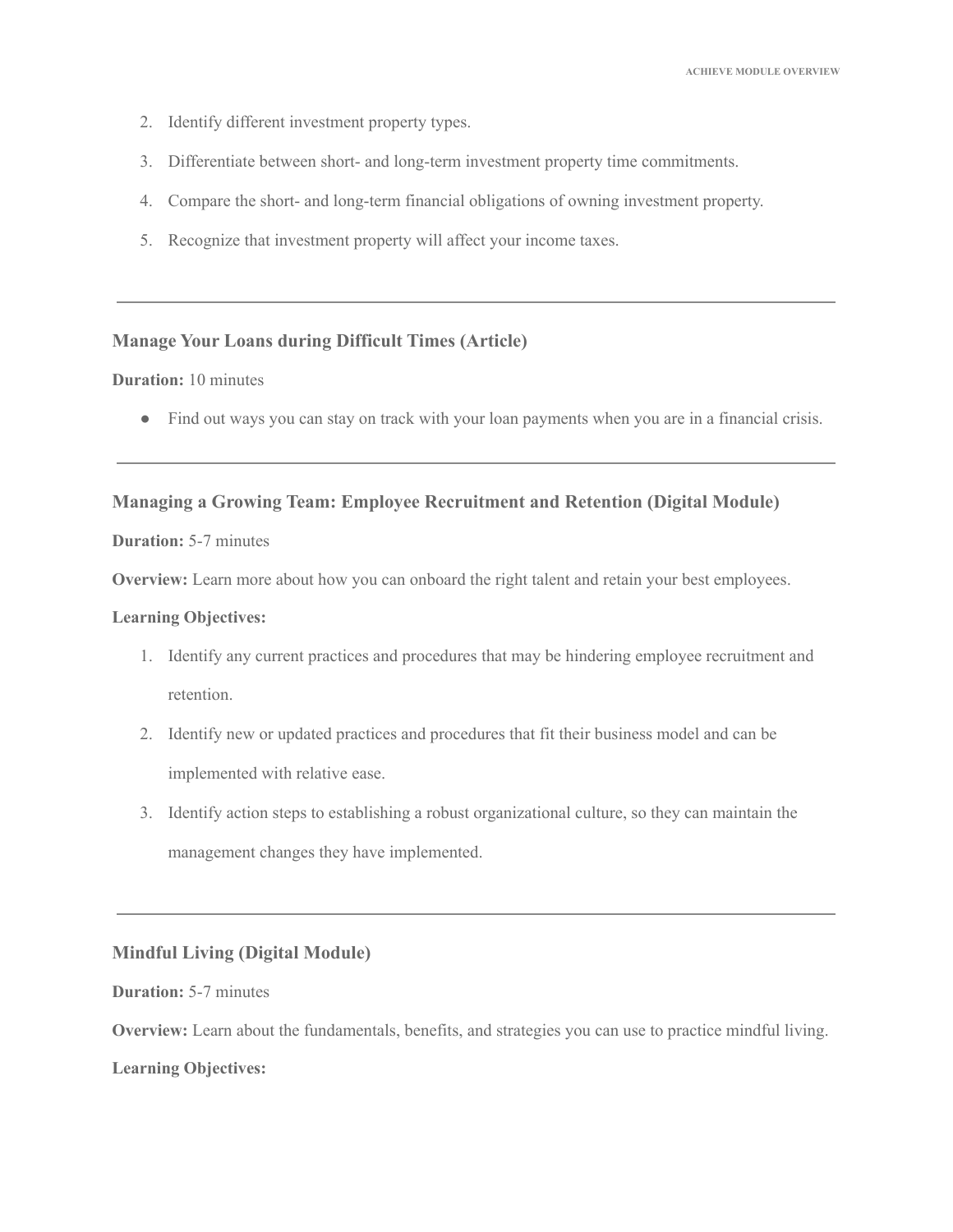- 1. Understand stress and its impact on the body.
- 2. Identify different types of stressors.
- 3. Understand the positive impact of dealing with stressors.
- 4. Develop an action plan to reduce personally identified stressors.

# **Minding the Income Gap by Building a Savings Bridge (Article)**

# **Duration:** 10 minutes

• Identify ways you can increase your savings to help through times when you may not have a steady income.

# **Mobile and Online Banking (Digital Module)**

# **Duration:** 5-7 minutes

**Overview:** Understand the benefits and features of mobile and online banking. Explore how these banking options can fit into your busy life.

# **Learning Objectives:**

- 1. Explain how to use online and mobile banking. Learn tasks that mobile payments can be used for.
- 2. Define what mobile payments are and the associated risks and benefits.
- 3. Steps and resources to set up and access mobile payments.
- 4. Additional steps to take to secure privacy and safety when using mobile payments.

# **Mortgage Relief (Digital Module)**

# **Duration:** 5-7 minutes

**Overview:** Understand your options, resources, and steps to take to work with your lender for mortgage relief.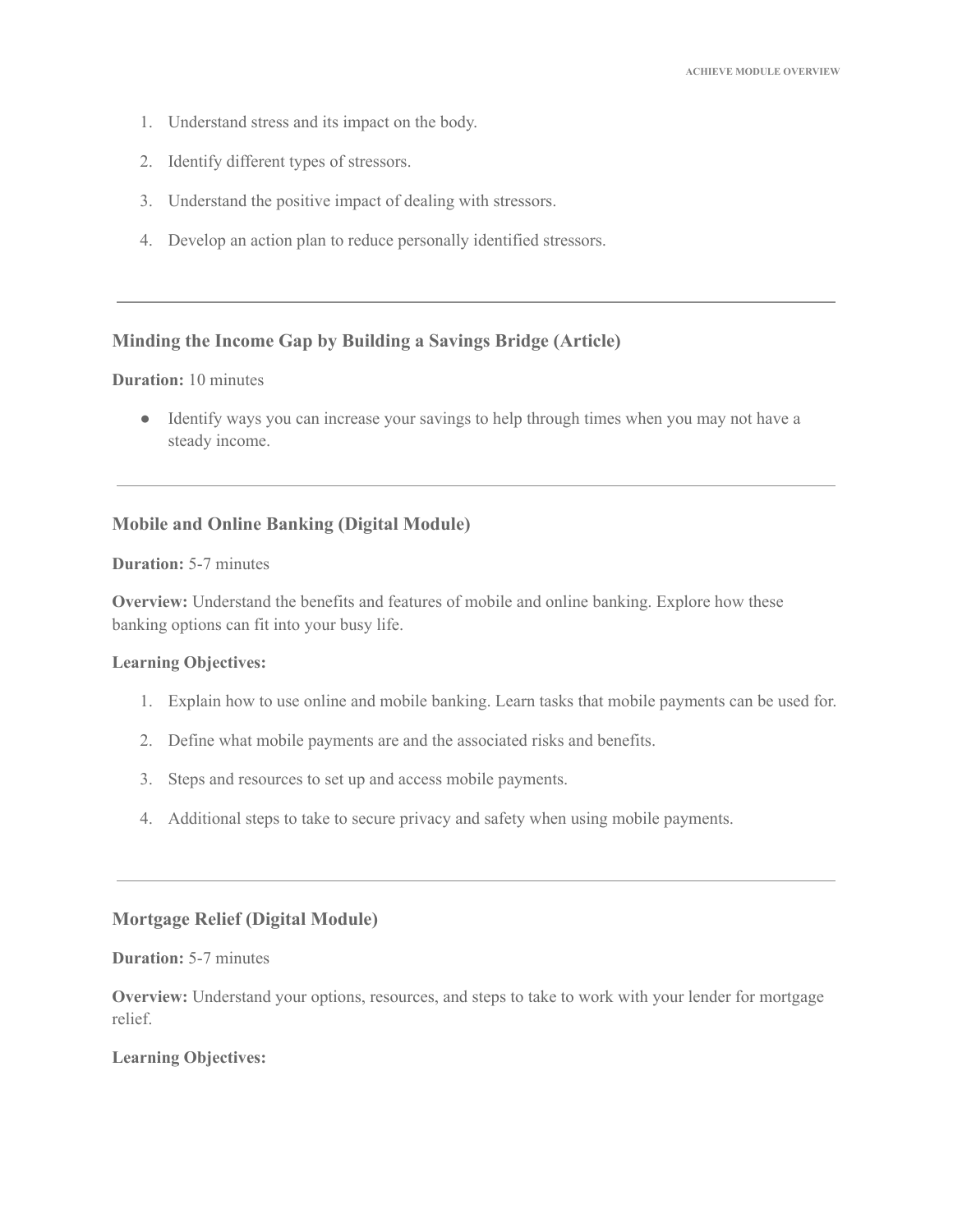- 1. Understand the ongoing costs of an existing mortgage and potential costs of a new mortgage
- 2. Know the various types of mortgage loans and pros/cons when comparing
- 3. Comprehend options when struggling to keep up with mortgage payments
- 4. Know the filing deadlines including extensions.

#### **Mortgages (Digital Module)**

#### **Duration:** 5-7 minutes

**Overview:** Armed with the right information, you can work with a lender you trust and find a mortgage — and a home — that fits your needs and budget.

## **Learning Objectives:**

- 1. Define mortgages and explain how they are used.
- 2. Identify the different types of mortgages available.
- 3. Describe the mortgage application process.
- 4. Determine whether they should consider government loan programs.

# **Obtaining Financing and Funding for Your Small Business (Digital Module)**

# **Duration:** 5-7 minutes

**Overview:** Learn how to find the right financing and funding sources for your small business.

- 1. Know the importance of capital for a business's success.
- 2. Understand the advantages and disadvantages of different financing options.
- 3. Locate a variety of funding sources available.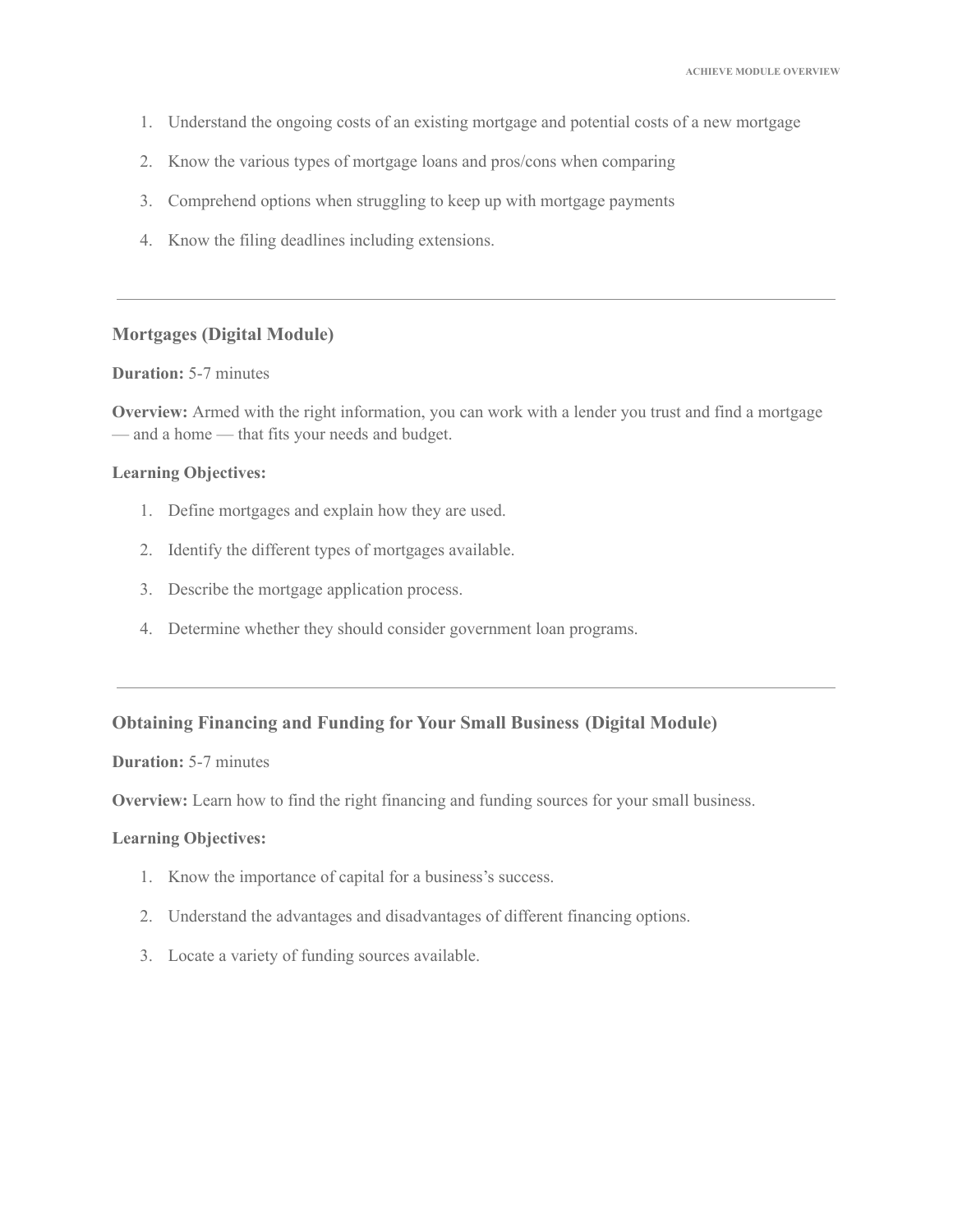# **Opportunities for Women and Minority-Owned Small Businesses (Digital Module)**

# **Duration:** 5-7 minutes

**Overview:** Learn about the various opportunities available to launch, sustain, and expand your small business.

# **Learning Objectives:**

- 1. Understand the current economic climate and how that could impact their own business goals.
- 2. Know how to find and select loan programs that meet their business needs.
- 3. Know how to find local, state, and national support for your business.
- 4. Know how to meet the requirements for programs that target minority and women-owned businesses so you can take advantage of those opportunities.

# **Overcoming Small Business Financial Hardships (Digital Module)**

#### **Duration:** 5-7 minutes

**Overview:** Learn more about how you can help make your business better equipped to handle challenges.

# **Learning Objectives:**

- 1. Understand the current state of small businesses during an ongoing pandemic.
- 2. Discover where their own small business stands financially in the current climate.
- 3. Explore solutions to help small business owners overcome hardships.
- 4. Create a plan to move toward financial security with actionable steps.

# **Paying for College (Digital Module)**

# **Duration:** 5-7 minutes

**Overview:** Discover smart ways to plan and pay for college.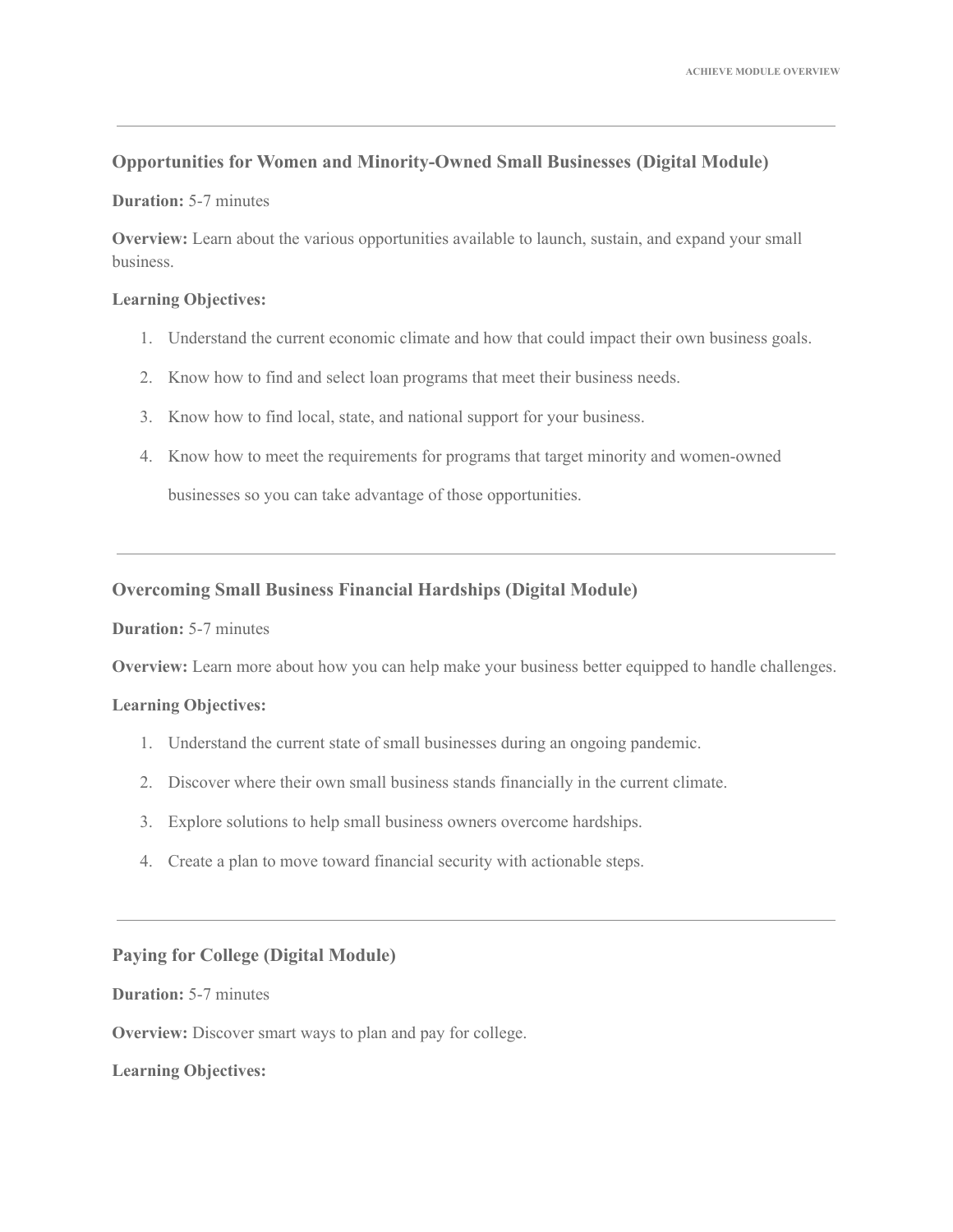- 1. Understand different ways to pay for college.
- 2. Calculate unexpected college costs.
- 3. Identify tools to help build college savings.
- 4. Know student aid options to help pay for college.
- 5. Calculate out-of-pocket costs and estimated student aid.
- 6. Calculate amount of savings needed for college.

# **Planning for a Financial Caregiver (Digital Module)**

#### **Duration:** 5-7 minutes

**Overview:** Learn about the benefits of planning for financial caregiving and what you need to get started.

#### **Learning Objectives:**

- 1. Identify types of situations in which financial caregiving may be needed.
- 2. Explain the benefits of creating a plan in advance.
- 3. Create a list of documents and information needed for a financial plan.
- 4. Communicate effectively with loved ones about financial caregiving.
- 5. Develop a network of supporting players to assist in caregiving planning.

# **Planning for Retirement (Digital Module)**

# **Duration:** 5-7 minutes

**Overview:** It can take a long time to save enough to support yourself in retirement. Explore ways you can set money aside now to ensure your financial security.

- 1. Understand their retirement savings choices.
- 2. Estimate their income needs in retirement.
- 3. Build a retirement investment portfolio that matches their goals.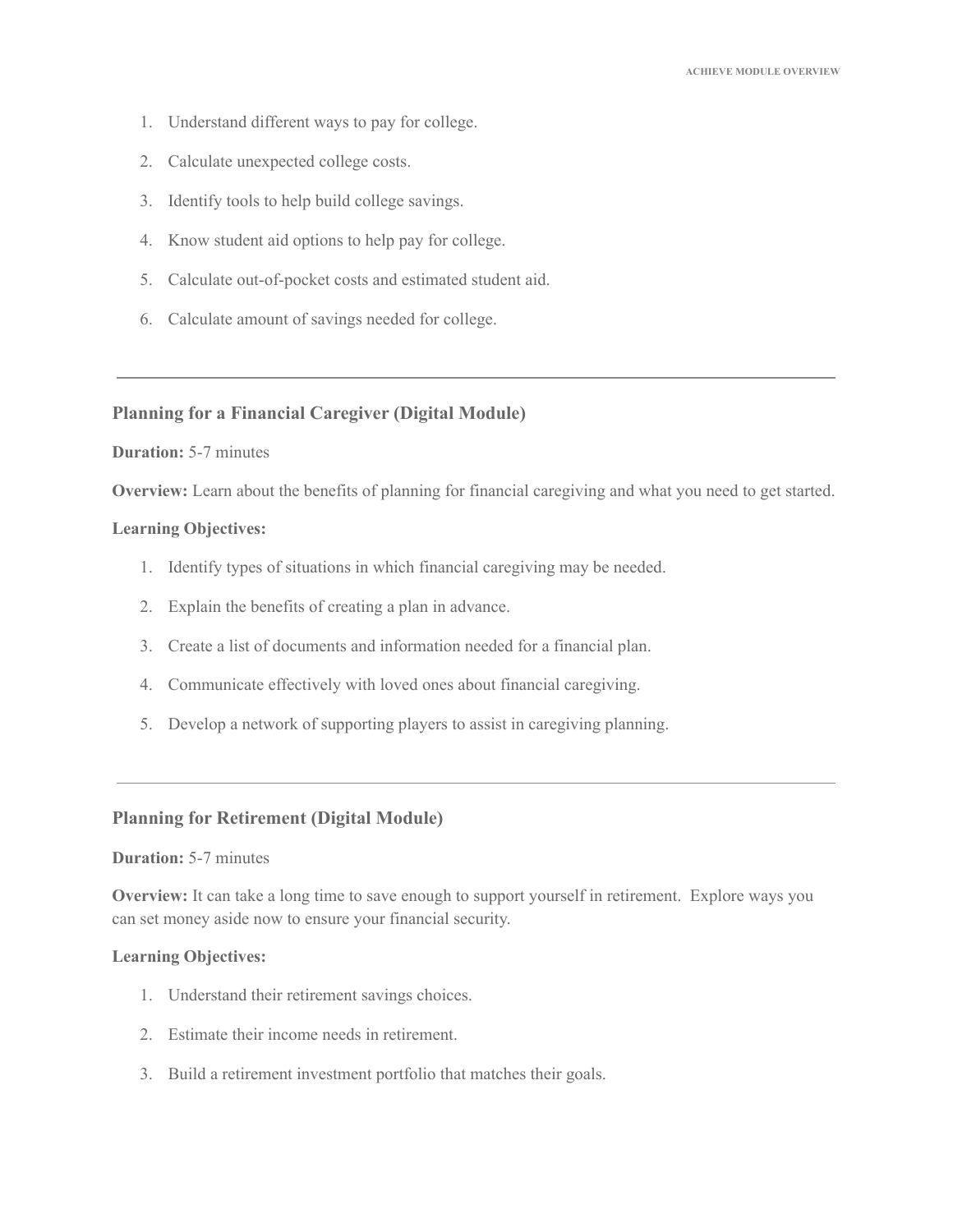# **Prepaid Cards (Digital Module)**

**Duration:** 5-7 minutes

**Overview:** Learn more about prepaid cards to see if they're right for you.

# **Learning Objectives:**

- 1. Identify the different types of prepaid cards.
- 2. Compare and contrast prepaid cards to credit cards and debit cards.
- 3. Describe the advantages and disadvantages of using a prepaid card.
- 4. List the protections afforded by the CFPB.

# **Preparing for Graduation (Digital Module)**

# **Duration:** 5-7 minutes

**Overview:** Learn what financial goals to think about as you prepare to graduate.

# **Learning Objectives:**

- 1. Identify personal financial milestones.
- 2. Know steps to protect professional and financial footprint.
- 3. Consider the cost of living and potential initial salary.
- 4. Know factors that may impact salary and monthly income; including pre- and after-tax deductions.
- 5. Learn how to prioritize financial goals.

# **Preventing Elder Financial Abuse (Digital Module)**

# **Duration:** 5-7 minutes

**Overview:** Learn about the benefits of planning for financial caregiving and what you need to get started.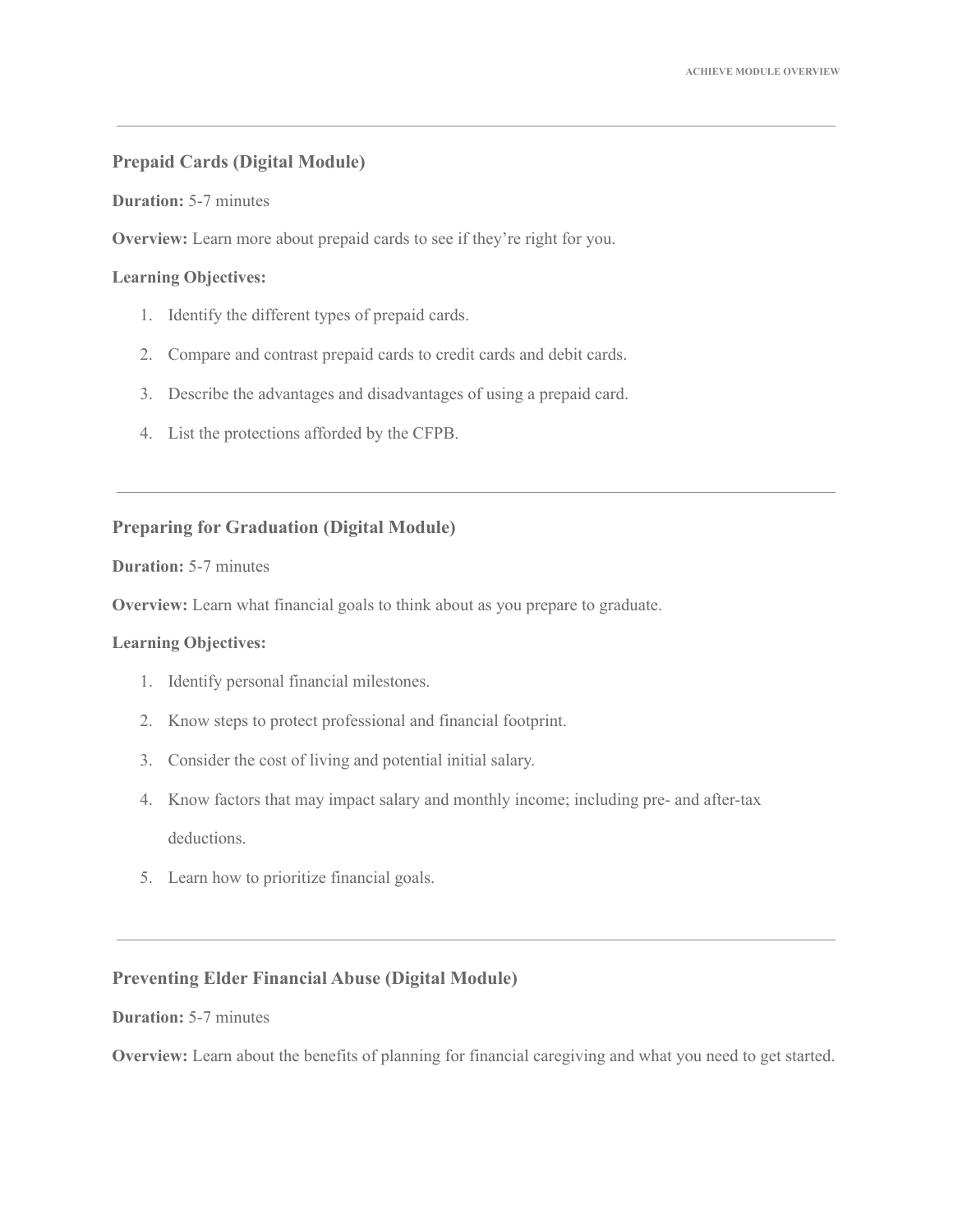# **Learning Objectives:**

- 1. Identify the characteristics of commonly targeted seniors.
- 2. Describe the perpetrators of elder abuse and the common means of fraud used.
- 3. Discuss the common scams used by perpetrators of fraud.
- 4. Explain what identity theft is, how it occurs, and what its implications are.
- 5. List the consequences of elder financial fraud.
- 6. Implement tips for prevention of elder abuse.
- 7. Determine the warning signs of victimization.

# **Preventing Overdraft Fees (Digital Module)**

# **Duration:** 5-7 minutes

**Overview:** Learn about why overdraft fees occur and how they can be avoided.

# **Learning Objectives:**

- 1. Evaluate products and programs to manage checking accounts to avoid overdraft charges.
- 2. Understand how overdraft fees can occur and the financial impact.
- 3. Know the laws and regulations that protect checking account holders from overdraft fees.

# **Reporting Elder Financial Abuse (Digital Module)**

# **Duration:** 5-7 minutes

**Overview:** Learn what steps to take to report suspected elder financial abuse.

- 1. Define financial abuse.
- 2. List common warning signs of financial abuse.
- 3. List the steps to take before reporting.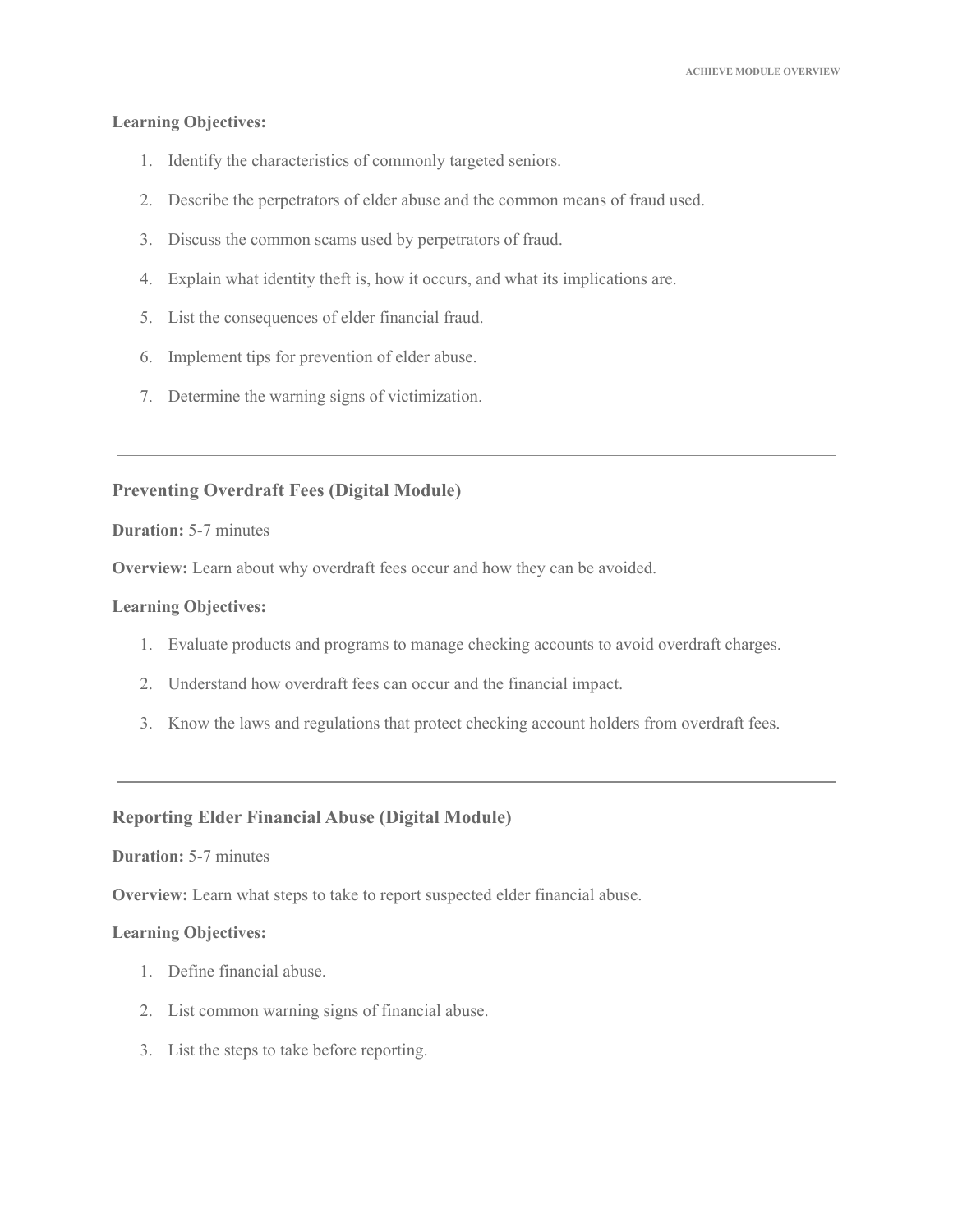- 4. Name the various resources and supports available to targets.
- 5. Discuss how to react to identity theft.
- 6. Identify the rights and responsibilities of financial institutions in reporting.

# **Reverse Mortgages (Digital Module)**

#### **Duration:** 5-7 minutes

**Overview:** Reverse mortgages were created in the 1960's with the intent of helping older homeowners access all or some of the home's equity while allowing them to stay in the home. This type of mortgage has been a beneficial option for some seniors, however, there are some pitfalls.

# **Learning Objectives:**

- 1. Understand how reverse mortgages work and the different types of reverse mortgages.
- 2. Determine if a reverse mortgage fits your needs.
- 3. Learn the requirements of a reverse mortgage.
- 4. Learn the pros and cons of a reverse mortgage.
- 5. Learn what resources there are for help in determining if a reverse mortgage is the right choice.

#### **Savings Accounts (Digital Module)**

# **Duration:** 5-7 minutes

**Overview:** Having a savings account can be an effective tool for reaching your financial goals. You will explore how to choose, open, and use your savings account.

- 1. Classify traditional saving vehicles/types as related to reaching short- and long- term personal goals. Understand interest, fees, and account terms and how each can impact savings goals.
- 2. Evaluate interest, fees, and account terms to choose a saving vehicle/type that is aligned with a personal savings plan.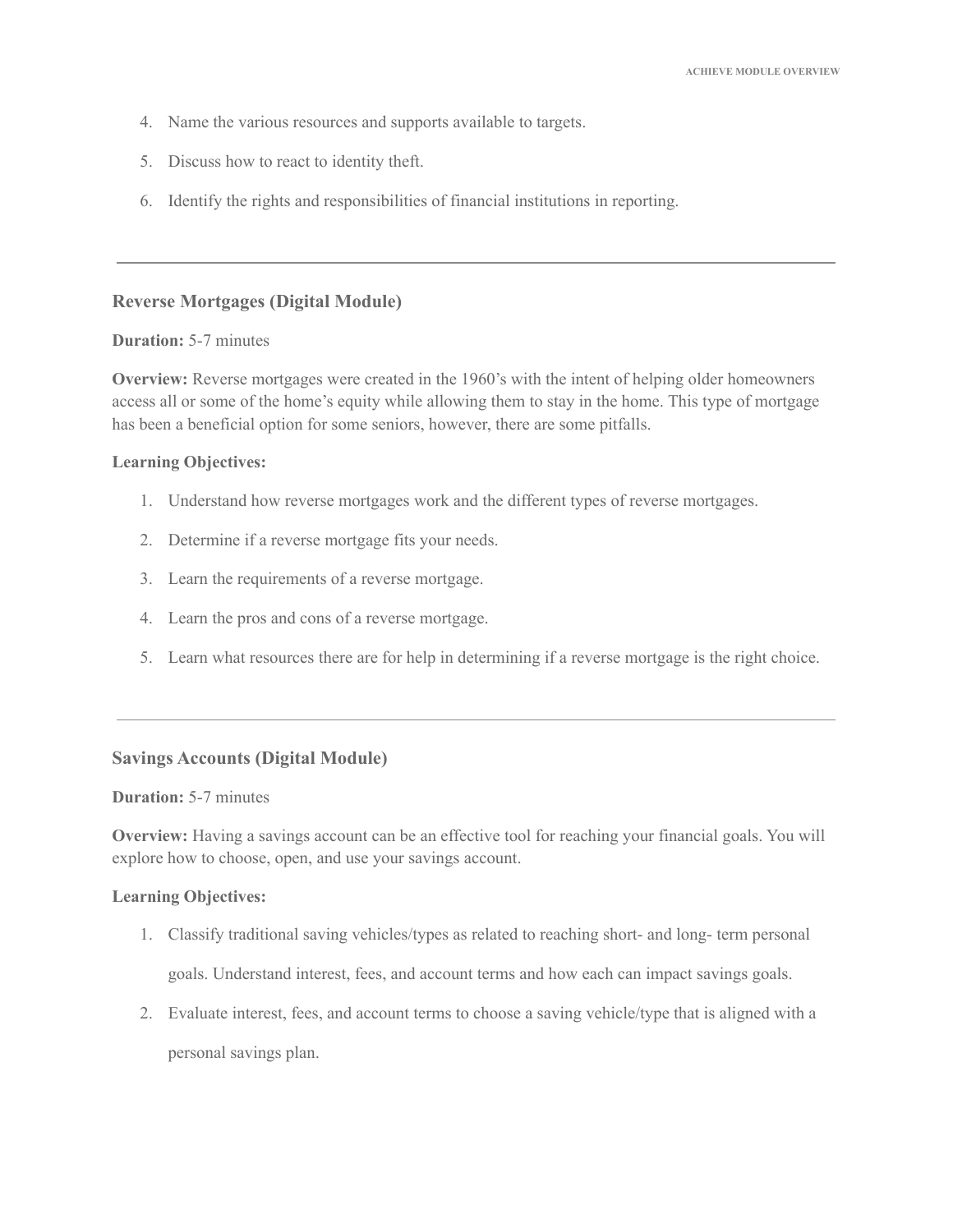3. Evaluate and select saving strategies that are aligned with personal savings goals.

# **Set Your Calendar Every Year for Good Financial Health (Article)**

**Duration:** 10 minutes

• Performing these routine tasks each year will help you stay on track and protect your finances.

#### **Shopping for Insurance (Digital Module)**

#### **Duration:** 5-7 minutes

**Overview:** Some insurance is required and some is for your own peace of mind. Explore what items to consider when shopping for insurance and how to avoid bad deals.

#### **Learning Objectives:**

- 1. Evaluate their personal insurance needs.
- 2. Make informed insurance-buying decisions.
- 3. Feel comfortable buying insurance.

# **Should I Refinance My Mortgage? (Article)**

**Duration:** 10 minutes

● Evaluate if a mortgage refinance may be helpful for you.

#### **Small Business Banking Services (Digital Module)**

#### **Duration:** 5-7 minutes

**Overview:** Learn about the services financial institutions provide to support small businesses.

#### **Learning Objectives:**

1. Identify the banking services commonly available to a small business.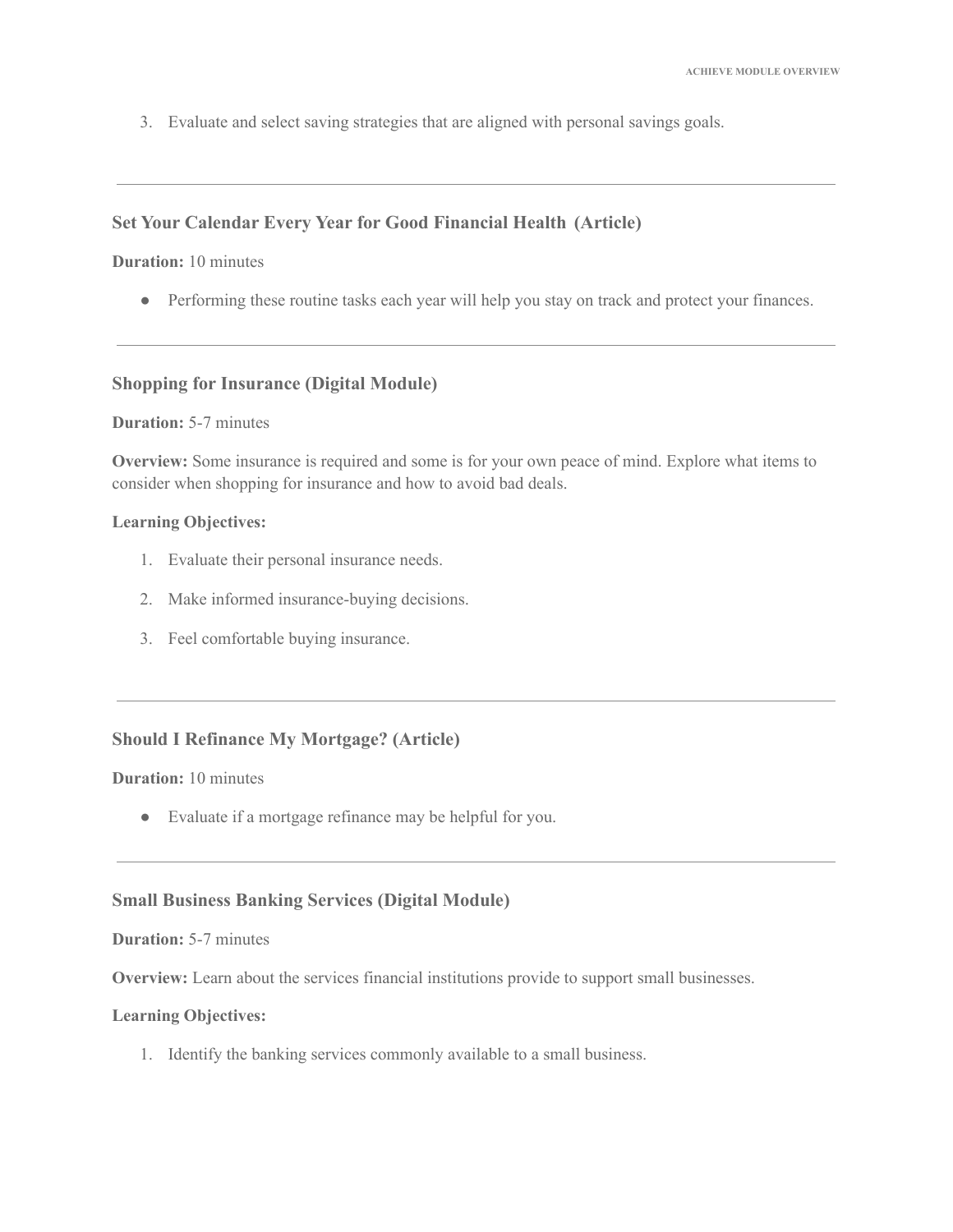- 2. Explain how small business owners decide which banking services are best for their businesses.
- 3. Consider the important factors when choosing a financial institution.
- 4. Explore the value of building a relationship with a financial institution.

# **Small Business Financial Statements (Digital Module)**

#### **Duration:** 5-7 minutes

**Overview:** Learn about the three most important financial statements: balance sheet, profit and loss statements, and statements of cash flow.

#### **Learning Objectives:**

- 1. Identify the importance of business financial statements.
- 2. Understand how financial statements can drive business strategy.
- 3. Explain why financial statements are important.
- 4. List the different types of financial documents.
- 5. Explain the uses of different financial documents.
- 6. Define key terms of financial statements.
- 7. Analyze information presented in balance sheets, profit and loss statements, and cash flow statements.

# **Sustainable Investing (Digital Module)**

#### **Duration:** 5-7 minutes

**Overview:** Explore how to use sustainable investing to support the causes that are important to you while building a financial portfolio.

- 1. Define sustainable investing and the reasons why people choose it.
- 2. Identify the types of environmental values-aligned investment.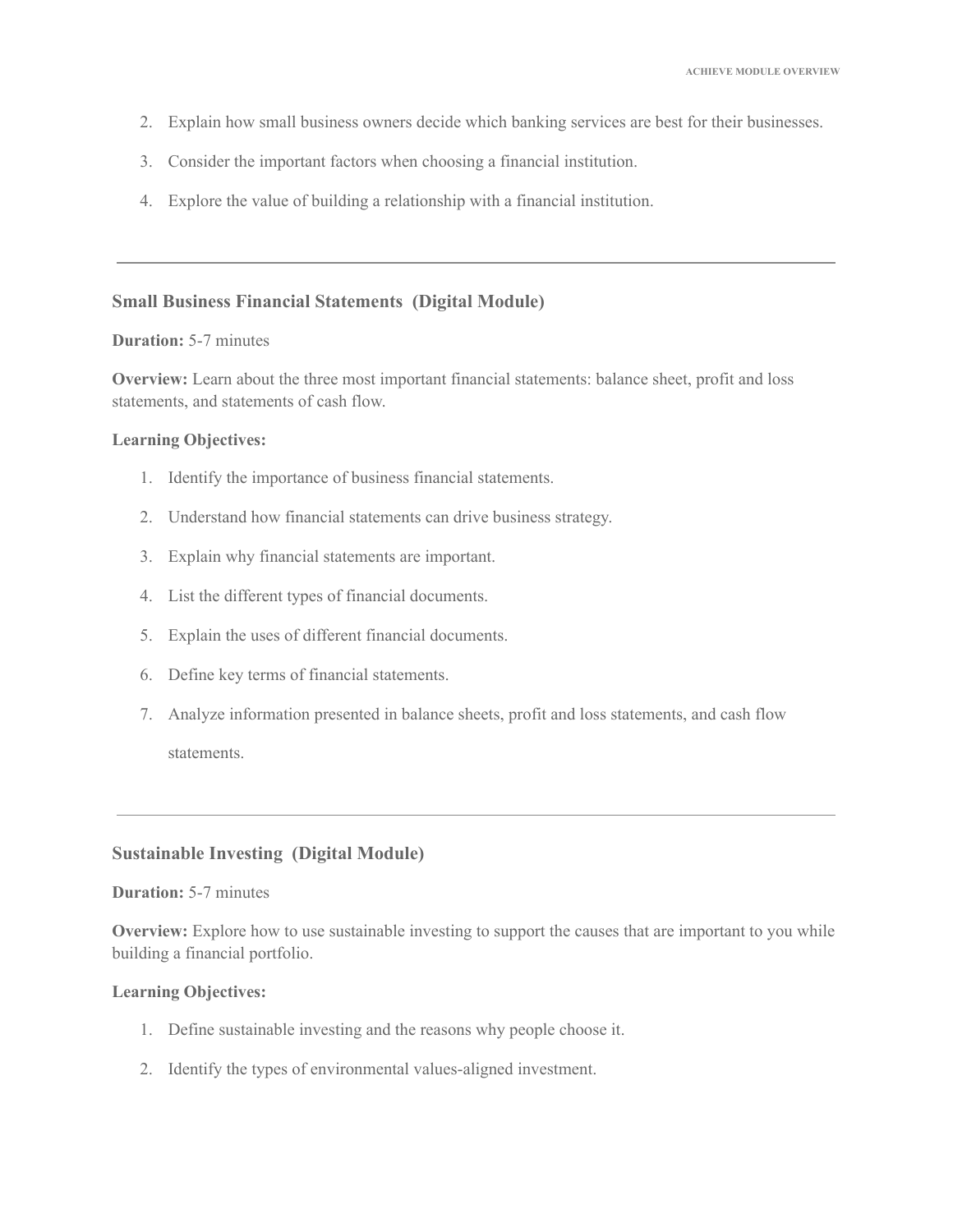- 3. Identify strategies that fall under the spectrum of sustainable investing opportunities.
- 4. Identify to find companies that are socially responsible.

#### **Taxes: The Basics (Digital Module)**

#### **Duration:** 5-7 minutes

**Overview:** Understand why taxes are important, how to stay on top of your taxes, and the steps for filing so that you can avoid the stress of tax season.

#### **Learning Objectives:**

- 1. Define taxes and explain how they're used and why they're important.
- 2. What personal information and tax forms they will need to gather in order to file.
- 3. Explain tax terms such as filing status, dependents, tax brackets and others.
- 4. Describe the process of completing and filing their taxes.

# **The CARES Act helps free up funds in 2020 (Article)**

#### **Duration:** 10 minutes

● Learn how you can benefit from the Coronavirus Aid, Relief, and Economic Security (CARES) Act.

# **When to Collect Social Security (Digital Module)**

#### **Duration:** 5-7 minutes

**Overview:** Understand how Social Security benefits can affect your retirement planning.

- 1. Identify the significance of Social Security to their financial goals.
- 2. Summarize how timing affects Social Security benefits.
- 3. Evaluate if Social Security is enough for retirement.